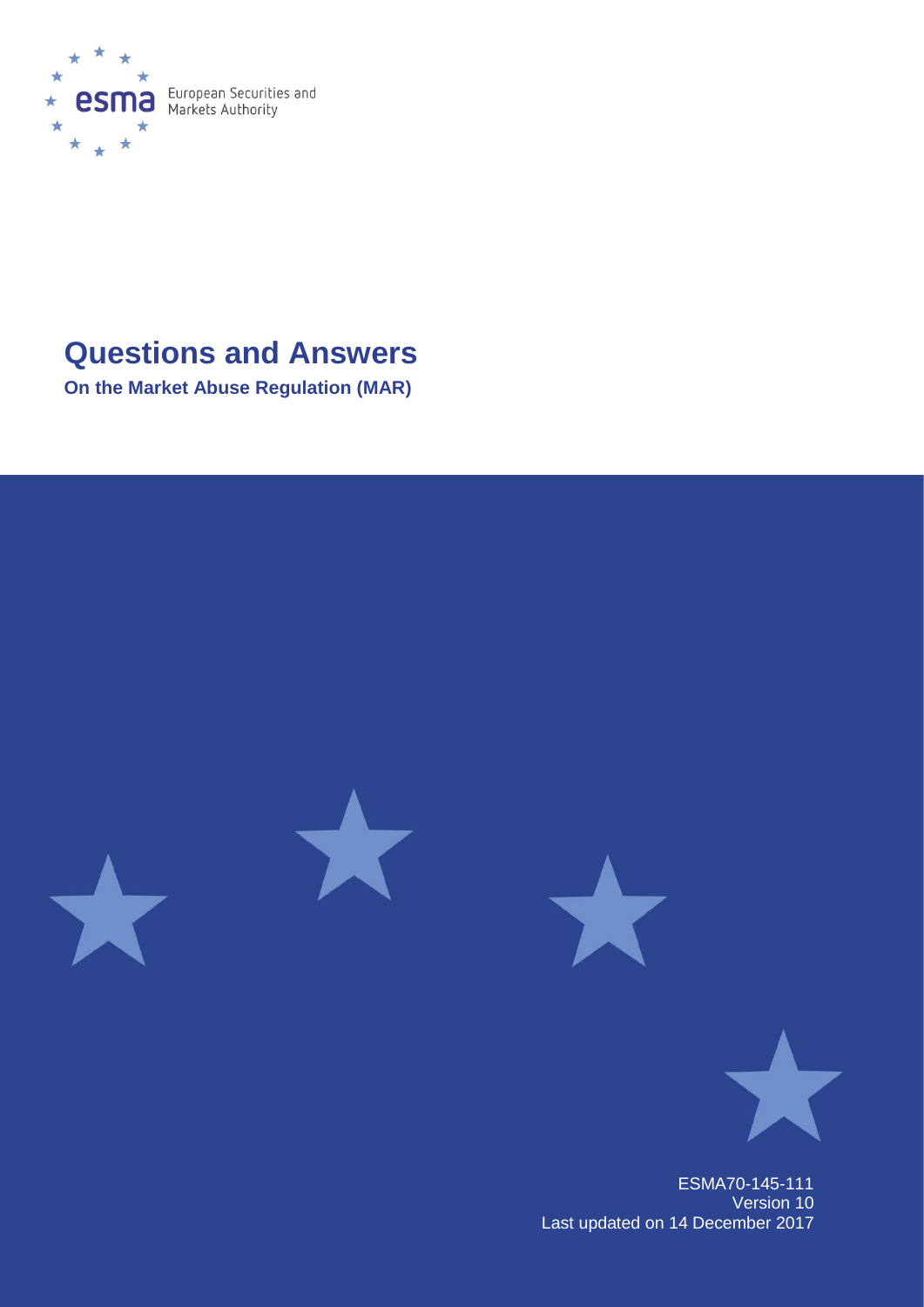

# **Table of Contents**

| 1.  |                                                                                 |
|-----|---------------------------------------------------------------------------------|
| 2.  |                                                                                 |
| 3.  |                                                                                 |
| 4.  |                                                                                 |
| 5.  |                                                                                 |
| 6.  | Questions and Answers on the Prevention and detection of market abuse           |
| 7.  |                                                                                 |
| 8.  | Questions and Answers on investment recommendation and information recommending |
| 9.  |                                                                                 |
| 10. |                                                                                 |
| 11. | Questions and Answers on emission allowances and emission allowances market     |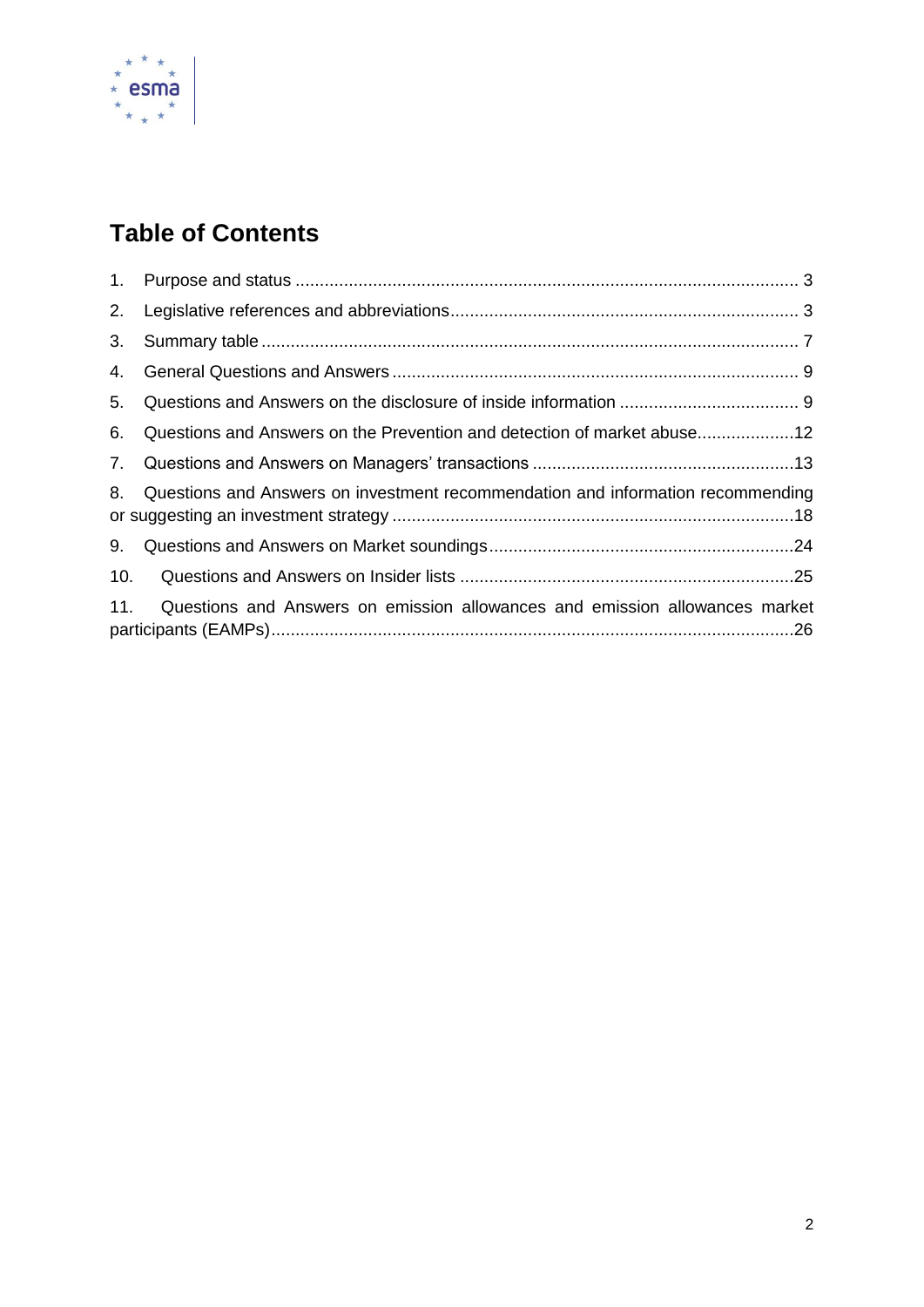

## <span id="page-2-0"></span>**1. Purpose and status**

- 1. The purpose of this document is to promote common, uniform and consistent supervisory approaches and practices in the day-to-day application of Market Abuse Regulation (No 596/2014, "MAR"). It does this by providing responses to questions asked by the public, financial market participants, competent authorities and other stakeholders. The question and answer (Q&A) tool is a practical convergence tool used to promote common supervisory approaches and practices under Article 29(2) of the ESMA Regulation. Further information on ESMA's Q&A process is available on our website.
- 2. ESMA intends to update this document on a regular basis and, for ease of reference, ESMA provides the date each question was first published as well as the date/s of amendment beside each question. A table of all questions in this document and dates is provided in Section I.
- 3. Additional questions on MAR may be submitted to ESMA through the Q&A tool on our website *([here\)](https://www.esma.europa.eu/questions-and-answers)* Please see the guidance available on our website before submitting your question.

### <span id="page-2-1"></span>**2. Legislative references and abbreviations**

### **Legislative references**

| <b>ESMA Regulation</b>                                                                                        | Regulation (EU) No 1095/2010 of the European Parliament<br>and of the Council of 24 November 2010 establishing a<br>European Supervisory Authority (European Securities and<br>Markets Authority), amending Decision No 716/2009/EC and<br>repealing Commission Decision 2009/77/EC <sup>1</sup>                                             |
|---------------------------------------------------------------------------------------------------------------|----------------------------------------------------------------------------------------------------------------------------------------------------------------------------------------------------------------------------------------------------------------------------------------------------------------------------------------------|
| MAR                                                                                                           | Regulation (EU) No 596/2014 of the European Parliament<br>and of the Council of 16 April 2014 on market abuse (Market<br>Abuse Regulation) and repealing Directive 2003/6/EC of the<br>European Parliament and of the Council and Commission<br>Directives 2003/124/EC, 2003/125/EC and 2004/72/EC (Text<br>with EEA relevance) <sup>2</sup> |
| Implementing directive<br>on reporting to<br>competent authorities of<br>actual or potential<br>infringements | Commission Implementing Directive (EU) 2015/2392 of 17<br>December 2015 on Regulation (EU) No 596/2014 of the<br>European Parliament and of the Council as regards reporting<br>to competent authorities of actual or potential infringements<br>of that Regulation <sup>3</sup>                                                             |

1

<sup>1</sup> OJ L 331, 15.12.2010, p. 84

<sup>2</sup> OJ L 173, 12.6.2014, p. 1–61

<sup>3</sup> OJ L 332, 18.12.2015, p. 126–132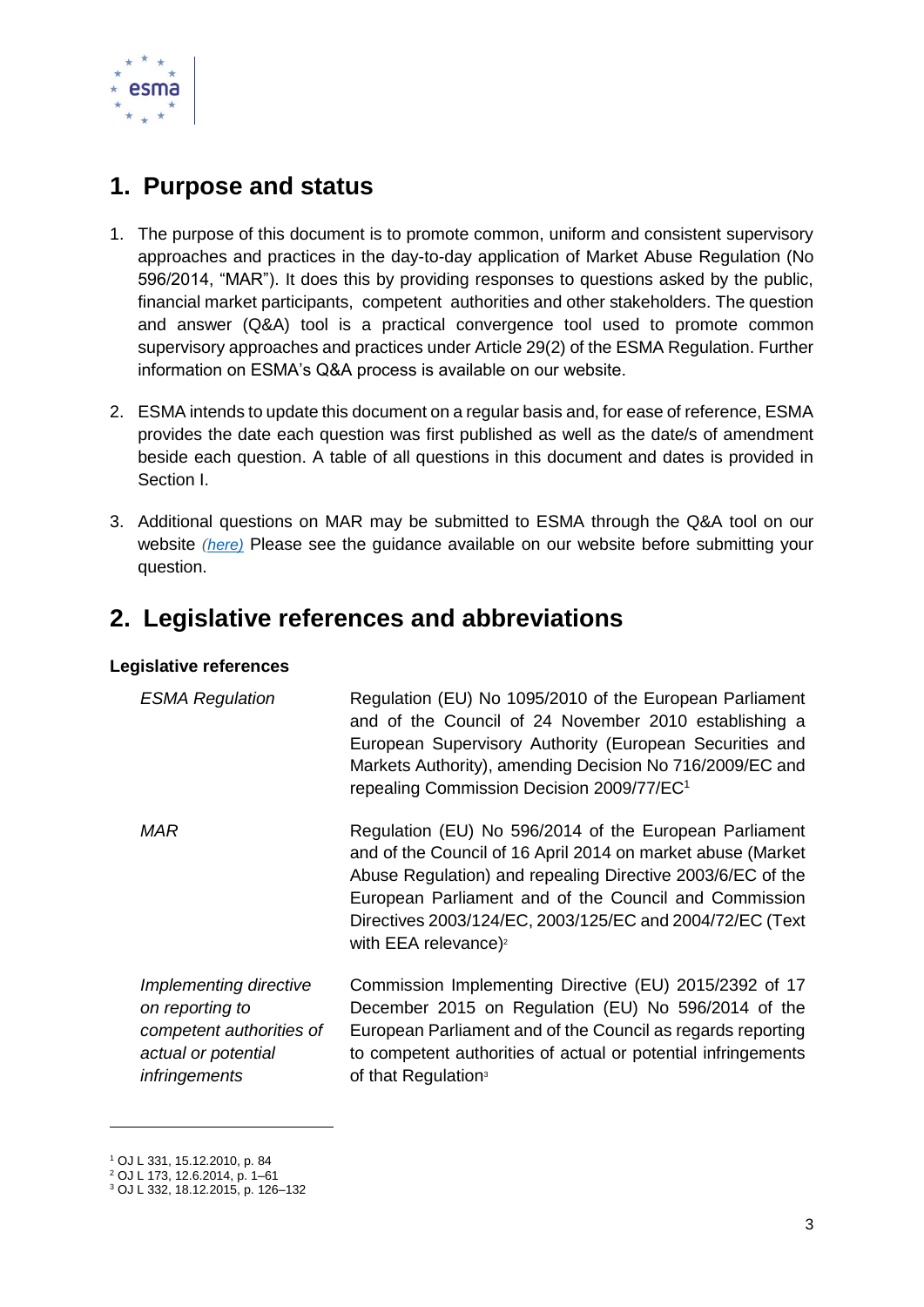

*Delegated regulation on an exemption for certain third countries public bodies and central banks, the indicators of market manipulation, the disclosure thresholds, the competent authority for notifications of delays, the permission for trading during closed periods and types of notifiable managers' transactions*

Commission Delegated Regulation (EU) 2016/522 of 17 December 2015 supplementing Regulation (EU) No 596/2014 of the European Parliament and of the Council as regards an exemption for certain third countries public bodies and central banks, the indicators of market manipulation, the disclosure thresholds, the competent authority for notifications of delays, the permission for trading during closed periods and types of notifiable managers' transactions (Text with EEA relevance)<sup>4</sup>

*RTS on financial instrument reference data under Article 4 of MAR*

*MAR*

*ITS on financial instrument reference data under Article 4 of* 

Commission Delegated Regulation (EU) 2016/909 of 1 March 2016 supplementing Regulation (EU) No 596/2014 of the European Parliament and of the Council with regard to regulatory technical standards for the content of notifications to be submitted to competent authorities and the compilation, publication and maintenance of the list of notifications (Text with EEA relevance)5

Commission Implementing Regulation (EU) 2016/378 of 11 March 2016 laying down implementing technical standards with regard to the timing, format and template of the submission of notifications to competent authorities according to Regulation (EU) No 596/2014 of the European Parliament and of the Council (Text with EEA relevance)<sup>6</sup>

*RTS on disclosing market participants conducting market soundings* Commission Delegated Regulation (EU) 2016/960 of 17 May 2016 supplementing Regulation (EU) No 596/2014 of the European Parliament and of the Council with regard to regulatory technical standards for the appropriate arrangements, systems and procedures for disclosing market participants conducting market soundings (Text with EEA relevance) $<sup>7</sup>$ </sup>

*ITS on disclosing market participants conducting market soundings*  Commission Implementing Regulation (EU) 2016/959 of 17 May 2016 laying down implementing technical standards for market soundings with regard to the systems and notification templates to be used by disclosing market participants and

 $\overline{a}$ 

<sup>4</sup> OJ L 88, 5.4.2016, p. 1–18

<sup>5</sup> OJ L 153, 10.6.2016, p. 13–22

<sup>6</sup> OJ L 72, 17.3.2016, p. 1–12

<sup>7</sup> OJ L 160, 17.6.2016, p. 29–33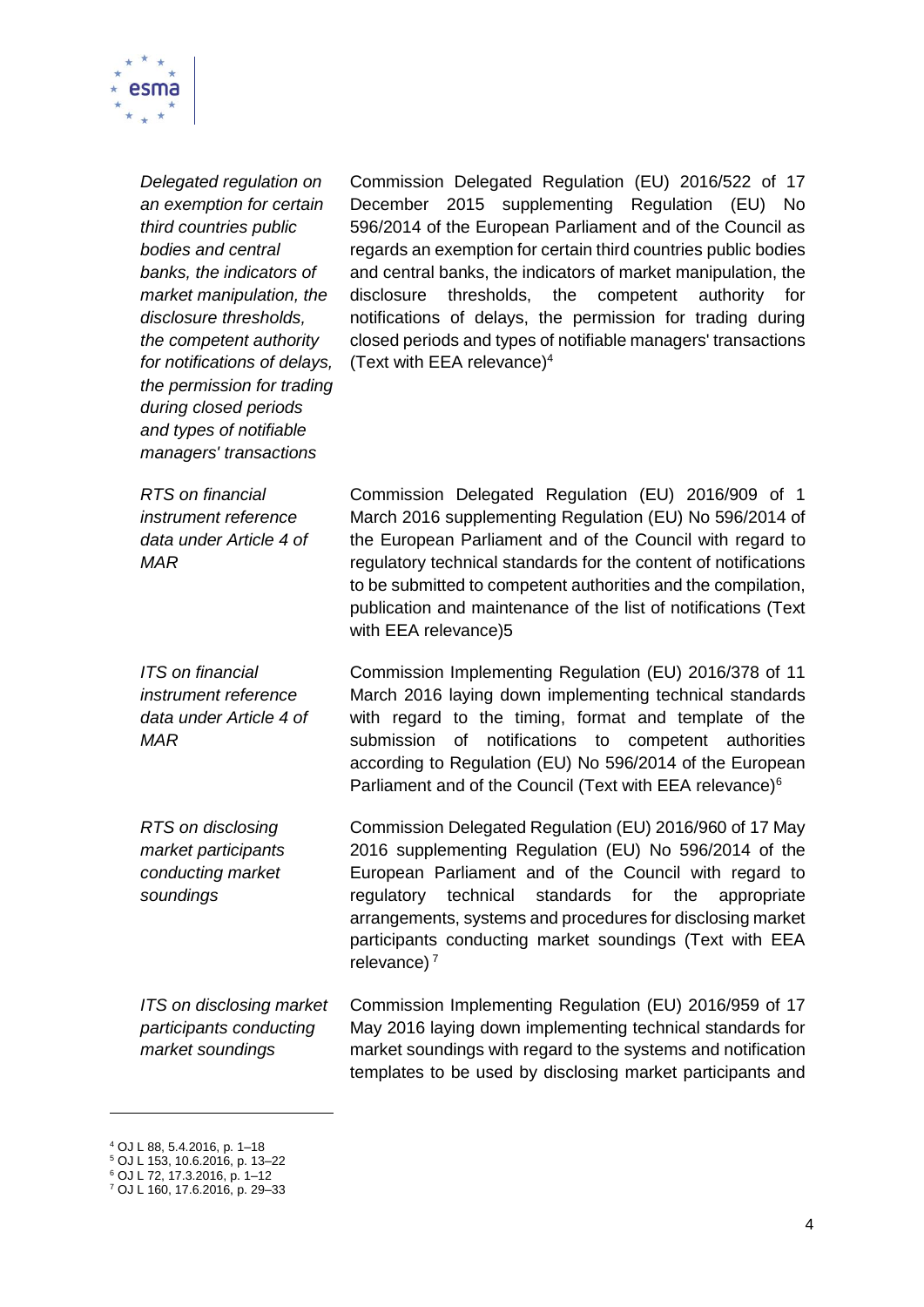

| (systems, templates and<br>records)                                                                                  | the format of the records in accordance with Regulation (EU)<br>No 596/2014 of the European Parliament and of the Council<br>(Text with EEA relevance) <sup>8</sup>                                                                                                                                                                                                                                                                                                      |
|----------------------------------------------------------------------------------------------------------------------|--------------------------------------------------------------------------------------------------------------------------------------------------------------------------------------------------------------------------------------------------------------------------------------------------------------------------------------------------------------------------------------------------------------------------------------------------------------------------|
| RTS on accepted market<br>practices                                                                                  | Commission Delegated Regulation (EU) 2016/908 of 26<br>February 2016 supplementing Regulation (EU) No 596/2014<br>of the European Parliament and of the Council laying down<br>regulatory technical standards on the criteria, the procedure<br>and the requirements for establishing an accepted market<br>practice and the requirements for maintaining it, terminating<br>it or modifying the conditions for its acceptance (Text with<br>EEA relevance) <sup>9</sup> |
| RTS on the prevention,<br>detection and reporting<br>of abusive practices or<br>suspicious orders or<br>transactions | Commission Delegated Regulation (EU) 2016/957 of 9<br>March 2016 supplementing Regulation (EU) No 596/2014 of<br>the European Parliament and of the Council with regard to<br>regulatory technical standards for the<br>appropriate<br>arrangements, systems and procedures as well as<br>notification templates to be used for preventing, detecting<br>and reporting abusive practices or suspicious orders or<br>transactions (Text with EEA relevance) <sup>10</sup> |
| ITS on insider lists format                                                                                          | Commission Implementing Regulation (EU) 2016/347 of 10<br>March 2016 laying down implementing technical standards<br>with regard to the precise format of insider lists and for<br>updating insider lists in accordance with Regulation (EU) No<br>596/2014 of the European Parliament and of the Council                                                                                                                                                                |

*ITS on the notification and disclosure of managers' transactions* Commission Implementing Regulation (EU) 2016/523 of 10 March 2016 laying down implementing technical standards with regard to the format and template for notification and public disclosure of managers' transactions in accordance with Regulation (EU) No 596/2014 of the European Parliament and of the Council (Text with EEA relevance)<sup>12</sup>;

(Text with EEA relevance) <sup>11</sup>

*RTS on investment recommendations or other information recommending or*  Commission Delegated Regulation (EU) 2016/958 of 9 March 2016 supplementing Regulation (EU) No 596/2014 of the European Parliament and of the Council with regard to regulatory technical standards for the technical arrangements for objective presentation of investment

1

<sup>8</sup> OJ L 160, 17.6.2016, p. 23–28

<sup>9</sup> OJ L 153, 10.6.2016, p. 3–12

<sup>10</sup> OJ L 160, 17.6.2016, p. 1–14

<sup>11</sup> OJ L 65, 11.3.2016, p. 49–55 <sup>12</sup> OJ L 88, 5.4.2016, p. 19–22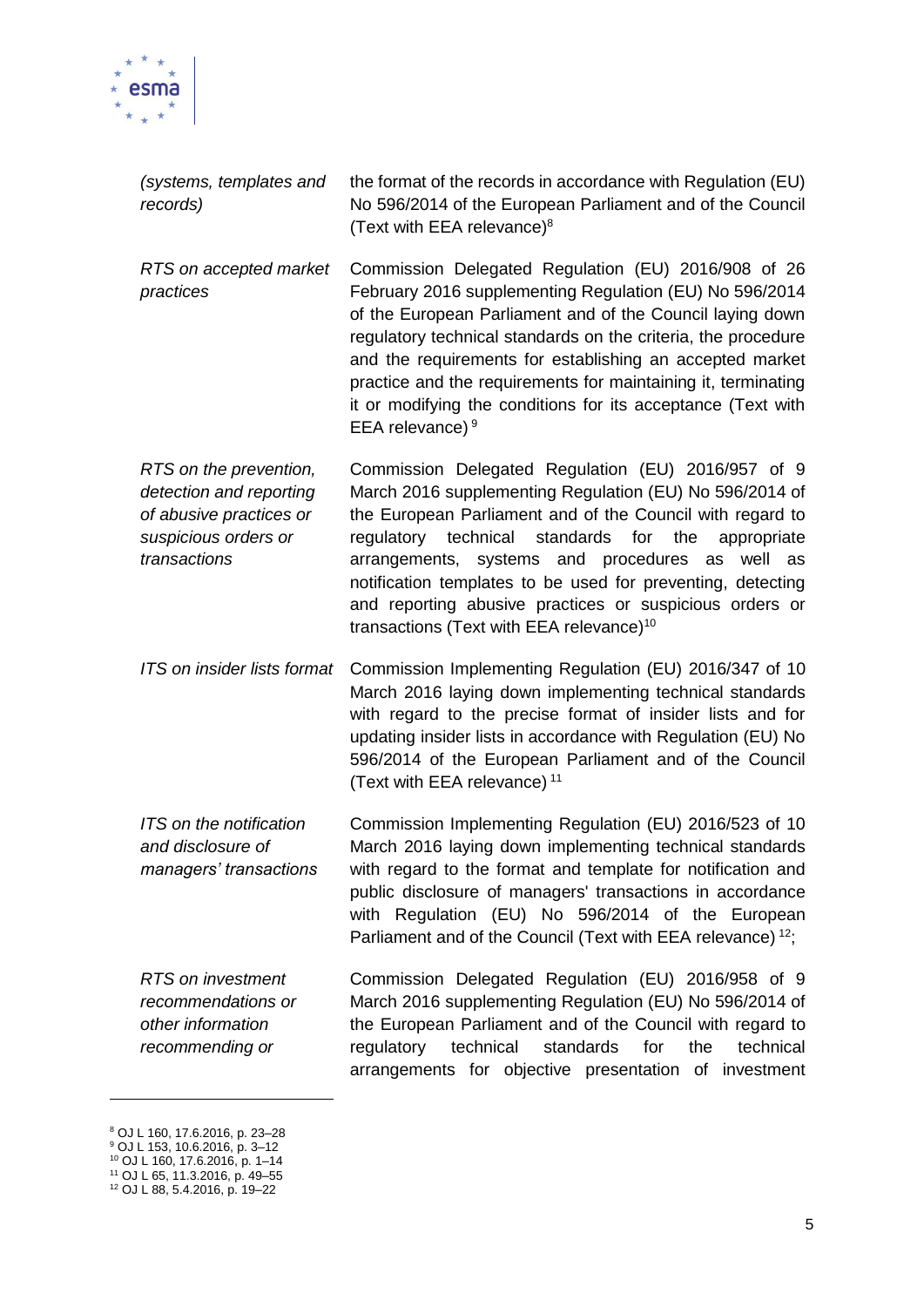

| suggesting an<br>investment strategy                                                                                                                  | recommendations or other information recommending or<br>suggesting an investment strategy and for disclosure of<br>particular interests or indications of conflicts of interest (Text<br>with EEA relevance) $13$                                                                                                                                                                                                             |
|-------------------------------------------------------------------------------------------------------------------------------------------------------|-------------------------------------------------------------------------------------------------------------------------------------------------------------------------------------------------------------------------------------------------------------------------------------------------------------------------------------------------------------------------------------------------------------------------------|
| RTS on buy-back<br>programmes and<br>stabilisation measures                                                                                           | Commission Delegated Regulation (EU) 2016/1052 of 8<br>March 2016 supplementing Regulation (EU) No 596/2014 of<br>the European Parliament and of the Council for the conditions<br>applicable to buy-back programmes and stabilisation<br>measures (Text with EEA relevance) <sup>14</sup>                                                                                                                                    |
| ITS on the technical<br>meabs for public<br>disclosure of inside<br>information and for<br>delaying the public<br>disclosure of inside<br>information | Commission Implementing Regulation (EU) 2016/1055 of 29<br>June 2016 laying down implementing technical standards<br>with regard to the technical means for appropriate public<br>disclosure of inside information and for delaying the public<br>disclosure of inside information in accordance with<br>Regulation (EU) No 596/2014 of the European Parliament<br>and of the Council (Text with EEA relevance) <sup>15</sup> |

### **Abbreviations**

| <b>EC</b>   | <b>European Commission</b>                       |
|-------------|--------------------------------------------------|
| <b>DMP</b>  | <b>Disclosing Market Participant</b>             |
| <b>EEA</b>  | European Economic Area                           |
| EU          | European Union                                   |
| <i>ESMA</i> | <b>European Securities and Markets Authority</b> |
| ITS         | Implementing technical standards                 |
| <b>MTF</b>  | Multilateral trading facility                    |
| <b>OTF</b>  | Organised trading facility                       |
| <b>PDMR</b> | Person discharging managerial responsibilities   |
| <b>RTS</b>  | Regulatory technical standards                   |

 $\overline{\phantom{0}}$ 

1

<sup>13</sup> OJ L 160, 17.6.2016, p. 15–22

<sup>14</sup> OJ L 173, 30.6.2016, p. 34–41

<sup>15</sup> OJ L 173, 30.06.2016, p. 47–51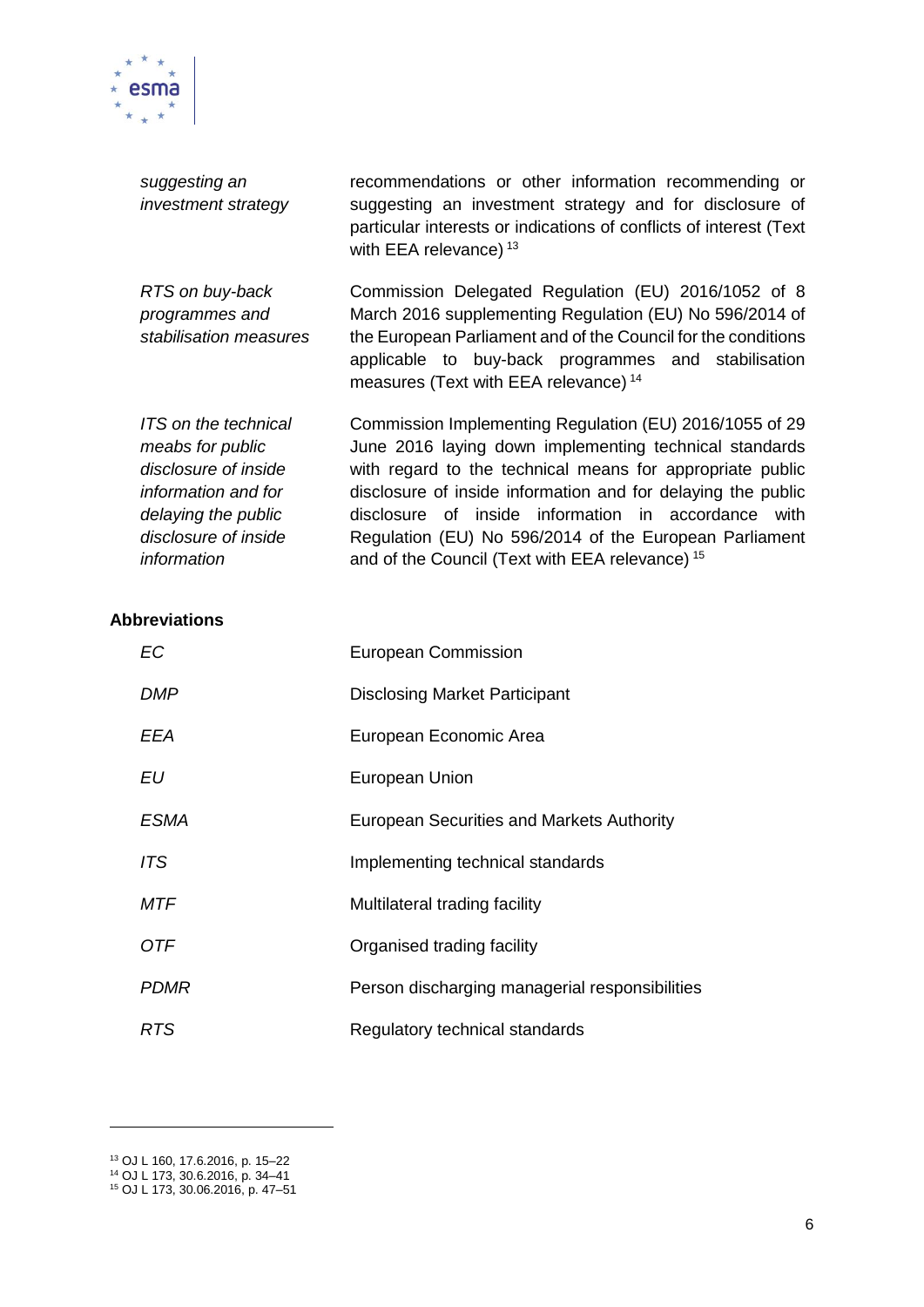

# <span id="page-6-0"></span>**3. Summary table**

| <b>Subject</b>                                    | Q   | <b>Topic of the Question</b>                                                | <b>Level 1 / Level 2 provision Last updated</b>                      |            |
|---------------------------------------------------|-----|-----------------------------------------------------------------------------|----------------------------------------------------------------------|------------|
| General                                           | 4.1 | <b>Blanket cancellation</b><br>of orders policy                             | Article 8 of MAR                                                     | 30/05/2017 |
| <b>Disclosure</b><br>of Inside<br>information     | 5.1 | Disclosure of<br>inside information<br>related to Pillar II<br>requirements | Article 17 of MAR                                                    | 30/05/2017 |
| <b>Disclosure</b><br>of inside<br>information     | 5.2 | Delayed inside information<br>that lost the feaure of<br>price sensitivity  | Article 17(4) of MAR                                                 | 29/09/2017 |
| Prevention<br>and detection<br>of market<br>abuse | 6.1 | Persons professionally<br>arranging or executing<br>transactions            | Article 16(2) of MAR                                                 | 1/09/2017  |
| Managers'<br>transactions                         | 7.1 | Exchange rate                                                               | Article 19 of MAR                                                    | 26/10/2016 |
| Managers'<br><b>Transactions</b>                  | 7.2 | Timing of the closed<br>period                                              | Article 19(11) of MAR                                                | 13/07/2016 |
| Managers'<br>transactions                         | 7.3 | <b>Threshold calculation</b>                                                | Article 19(1) and(8) of MAR 20/12/2016                               |            |
| Managers'<br>transactions                         | 7.4 | Price of gifts, donation<br>and inheritance                                 | Article $10(2)$ (k) of<br>Regulation 2016/522                        | 20/12/2016 |
| Managers'<br><b>Transactions</b>                  | 7.5 | Notification of shares<br>received as part of<br>remuneration package       | Article 19(1) of MAR<br>Article $10(2)(i)$ of<br>Regulation 2016/522 | 20/12/2016 |
| Managers'<br>transactions                         | 7.6 | Price of options granted<br>for free                                        | Article $10(2)(k)$ of                                                | 20/01/2017 |
| Managers'<br><b>Transactions</b>                  | 7.7 | Person closely associated<br>to a PDMR                                      | Article $3(1)(26)(d)$ of MAR                                         | 06/07/2017 |
| Managers'<br>transactions                         | 7.8 | Trading during closed<br>periods and prohibition<br>of insider dealing      | Article 19(12) of MAR                                                | 21/11/2017 |
| Managers'<br><b>Transactions</b>                  | 7.9 | Types of transactions by<br>PDMRs prohibited during<br>closed periods       | Article 19(11) of MAR                                                | 21/11/2017 |
| Investment                                        | 8.1 | Communications made                                                         | Article $3(1)(34)$ and 35                                            | 26/10/2016 |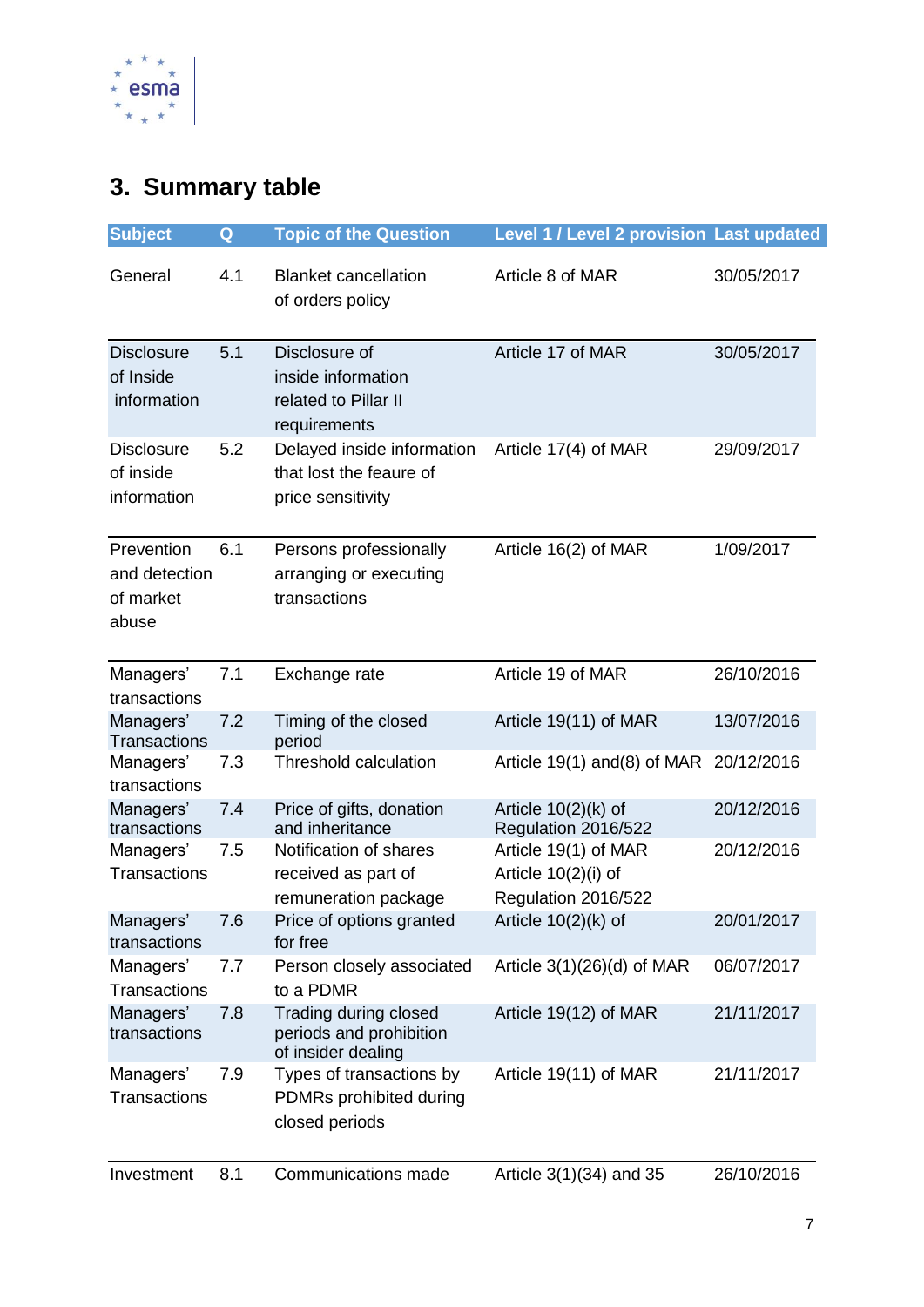

| recommendation                                     | orally or via electronic<br>means                                                                                   | of MAR                              |                     |
|----------------------------------------------------|---------------------------------------------------------------------------------------------------------------------|-------------------------------------|---------------------|
| Investment<br>8.2<br>Recommendation                | <b>Communications not</b><br>referring to one or several<br><b>issuers</b>                                          | Article 3(1)(34) and 35<br>of MAR   | 26/10/2016          |
| 8.3<br>Investment                                  | Main businesss is not to                                                                                            | Article $3(1)(34)$ and 35           | 26/10/2016          |
| recommendation                                     | produce investment<br>recommendations                                                                               | of MAR                              |                     |
| Investment<br>8.4<br>Recommendation                | Information implicitly<br>recommending or<br>suggesting an investment<br>strategy                                   | Article $3(1)(34)$ and 35<br>of MAR | 26/10/2016          |
| Investment<br>8.5                                  | Communications containing                                                                                           | Article $3(1)(34)$ and 35           | 20/12/2016          |
| recommendation                                     | purely factual information                                                                                          | of MAR                              |                     |
| Investment<br>8.6<br>Recommendation                | Communications on<br>previously disseminated<br>investment recommendations                                          | Article 3(1)(34) and 35<br>of MAR   | 20/12/2016          |
| 8.7<br>Investment                                  | Recommendation on                                                                                                   | Article 3(1)(34) and 35             | 20/12/2016          |
| recommendation                                     | derivatives traded solely<br>outside a trading venue                                                                | of MAR                              |                     |
| Investment<br>8.8<br>Recommendation                | <b>Identification of derivatives</b><br>in investment<br>recommendations                                            | Article 3(1)(34) and 35<br>of MAR   | 20/12/2016          |
| 8.9<br>Investment<br>recommendation                | Recommendations on<br>multiple issuers                                                                              | Article 20 of MAR                   | 27/01/2017          |
| 8.10<br>Investment<br>Recommendation               | Recommendations relating<br>to several financial<br>instruments independently                                       | Article 20 of MAR                   | 27/01/2017          |
| Investment<br>8.11<br>recommendation               | Recommendations on<br>derivatives referencing<br>an index                                                           | Article 20 of MAR                   | 27/01/2017          |
| 9.1<br>Market<br>soundings                         | <b>Financial instruments</b><br>in scope                                                                            | Article 11(1) of MAR                | 1/09/2017           |
| <b>Insider lists</b><br>10.1                       | Subject of the insider<br>list requirements                                                                         | Article 18(1) of MAR                | 1/09/2017           |
| <b>Insider lists</b><br>10.2                       | Issuer's responsibility<br>In case of delegation                                                                    | Article 18(2) of MAR                | 1/09/2017           |
| 11.1<br>Emission<br>Allowances and<br><b>EAMPs</b> | Time span for the calculation Article 17(2) of MAR<br>of the CO2 equivalent<br>emissions and rated thermal<br>input |                                     | 14/12/2017<br>(New) |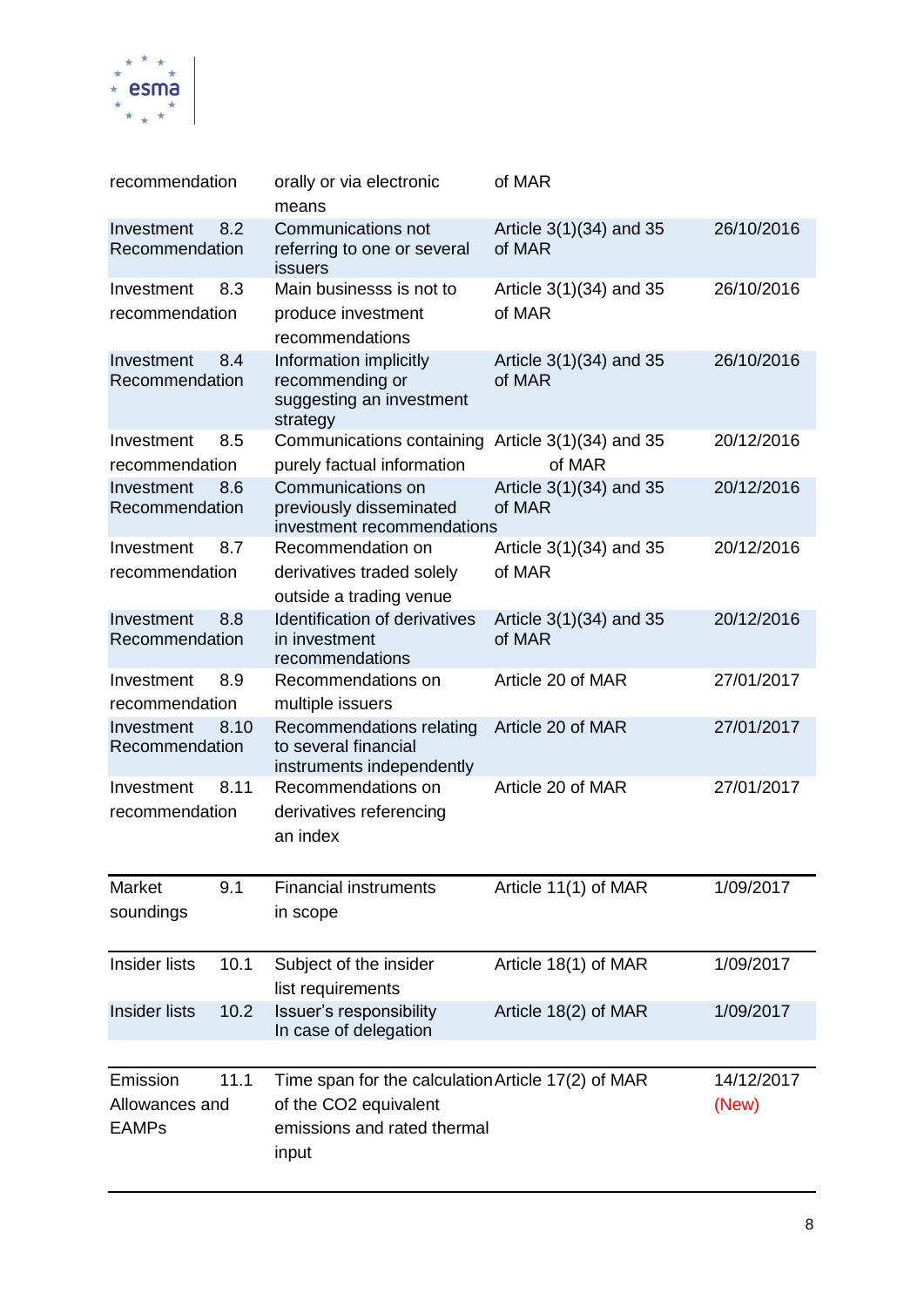

## <span id="page-8-0"></span>**4. General Questions and Answers**

**Blanket cancellation of orders policy** Updated: 30 May 2017

- **Q4.1 Is a policy pursuant to which, after becoming in possession of inside information, the person should immediately and without the exercise of discretion cancel all orders relating to that information ("blanket order cancellation policy") compliant with the insider dealing prohibition under MAR?**
- **A4.1** Article 8(1) of MAR states that "*the use of inside information by cancelling or amending an order placed before the person concerned possessed inside information*" constitutes insider dealing. This presumption is rebuttable under Recital 25 of MAR if the person establishes that they "*did not use the inside information when carrying out the transaction*".

For those reasons, it cannot be concluded that a blanket order cancellation policy per se constitutes insider dealing.

It follows that where a firm decides to adopt a blanket cancellation policy for its proprietary trading, the fact that the cancellation may or may not constitute insider dealing will have to be assessed on case-by-case basis, by determining whether or not the cancellation was indeed performed without using the inside information.

# <span id="page-8-1"></span>**5. Questions and Answers on the disclosure of inside information**

**Disclosure of inside information related to Pillar II requirements** Updated: 30 May 2017

### **Q5.1 Are credit institutions required under MAR to publish systematically the results of the Pillar II assessment?**

**A5.1** A main objective of the Market Abuse Regulation (MAR) is to enhance market integrity. This is notably achieved through a prompt and fair disclosure of information to the public.

For issuers of financial instruments, this objective has been translated into the requirement under Article 17 of MAR. Issuers who have requested or approved admission of their financial instruments to trading on a Regulated Market, or in the case of instruments only traded on an MTF or on an OTF issuers who have approved trading of their financial instruments on an MTF or an OTF or have requested their admission to trading on an MTF, must inform the public as soon as possible of any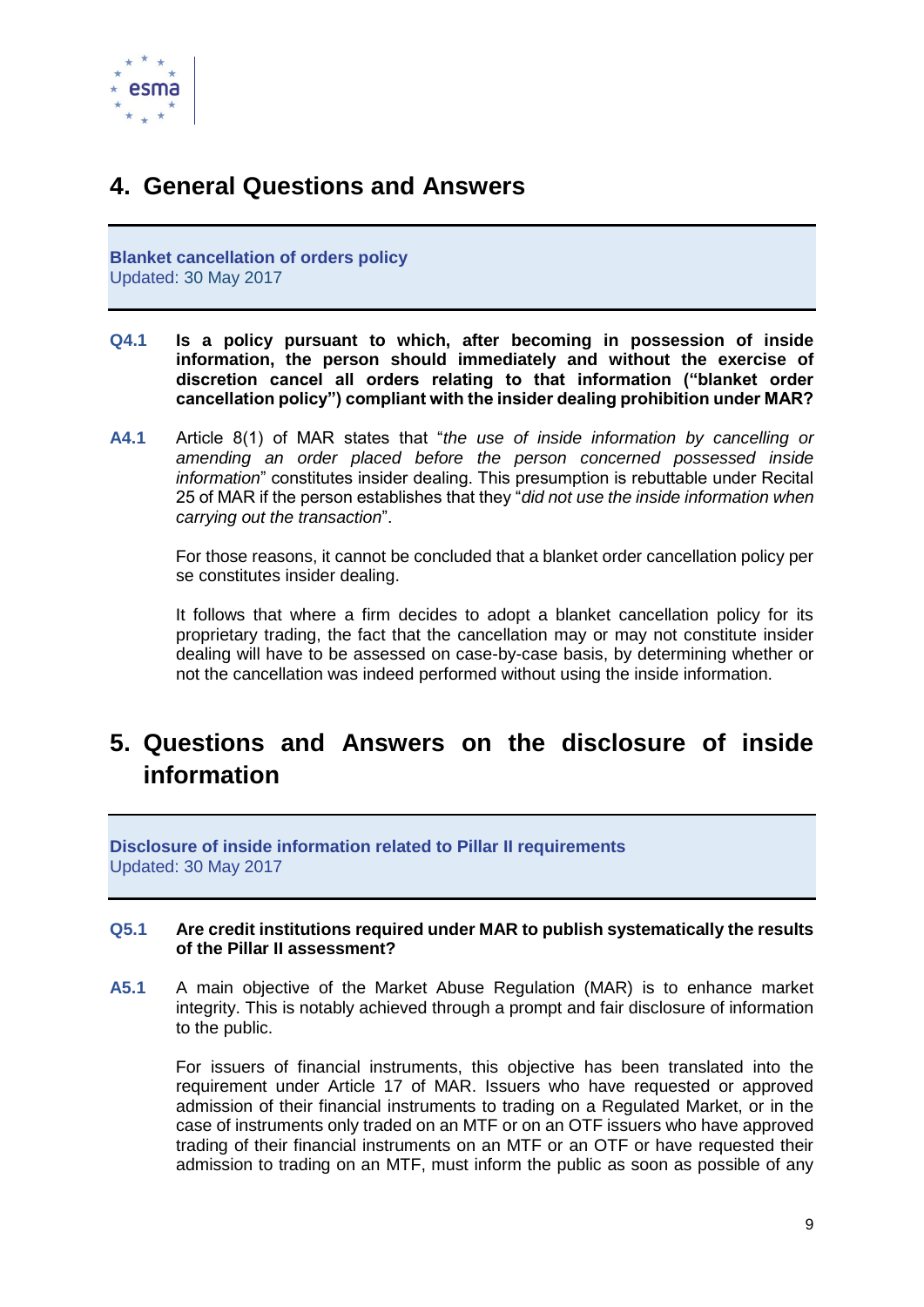

1

inside information relating directly to them. According to Article 7 of MAR, inside information is such information that is:

- non-public,
- precise, and
- if it were made public would be likely to have a significant effect on the price of the issuer's financial instrument or related financial instruments.

MAR offers, by way of exception to the immediate disclosure of inside information, the possibility on a case-by-case basis to delay such disclosure under certain conditions. In accordance with Article 17(4) of MAR, any issuer may thus delay, under its own responsibility, the public disclosure of inside information such as not to prejudice its legitimate interests provided that such omission is not likely to mislead the public<sup>16</sup> and the issuer is able to ensure the confidentiality of the information. Where the issuer is also a credit or financial institution, Article 17(5) of MAR allows for another possibility to delay the public disclosure of inside information, under the issuer's responsibility, in order to preserve the stability of the financial system. Where such an issuer intends to delay under Article 17(5) of MAR, it needs the prior consent of the competent authority on the basis that the following conditions are fulfilled: i) the disclosure of the inside information entails a risk of undermining the financial stability of the issuer and of the financial system, ii) it is in the public interest to delay disclosure and iii) the confidentiality of the information can be ensured.

However it is not feasible to define ex-ante, in a general manner, how the relevant conditions should be met and therefore the concerned issuer needs to assess, on a case-by-case basis, the particular circumstances before deciding to delay the disclosure of inside information under Article 17(4) of MAR or notifying to the competent authority its intention to delay under Article 17(5) of MAR.

Under MAR, an issuer can also be liable for market manipulation in case of dissemination of false and misleading information, including failure to properly disclose inside information to the public.

Many credit institutions across the European Union are issuers of financial instruments and thus subject to the regime established under MAR, when at the same time they are also subject to the prudential supervision of the banking regulators.

Consequently, in the context of the Supervisory Review and Evaluation Process (SREP) to be conducted in accordance with Article 97 of Directive 2013/36/EU (CRD IV), whenever a credit institution subject to the market abuse regime is made aware of information, notably the results of the exercise, it is expected to evaluate whether that information meets the criteria of inside information. If these criteria are met, the MAR provisions apply with respect to the relevant disclosure requirements. Such a credit institution would have then to publicly disclose the inside information as soon as possible unless it has delayed such a disclosure after having assessed that all the conditions for delaying apply.

ESMA recalls that, if and when a publication (e.g. an article published in the press or internet postings) which is not resulting from the issuer's initiative in relation to its disclosure obligations or a rumour in the market relates explicitly to (a piece of)

<sup>&</sup>lt;sup>16</sup> ESMA issued MAR Guidelines on delay in the disclosure of inside information (ESMA/2016/1478; 20 October 2016).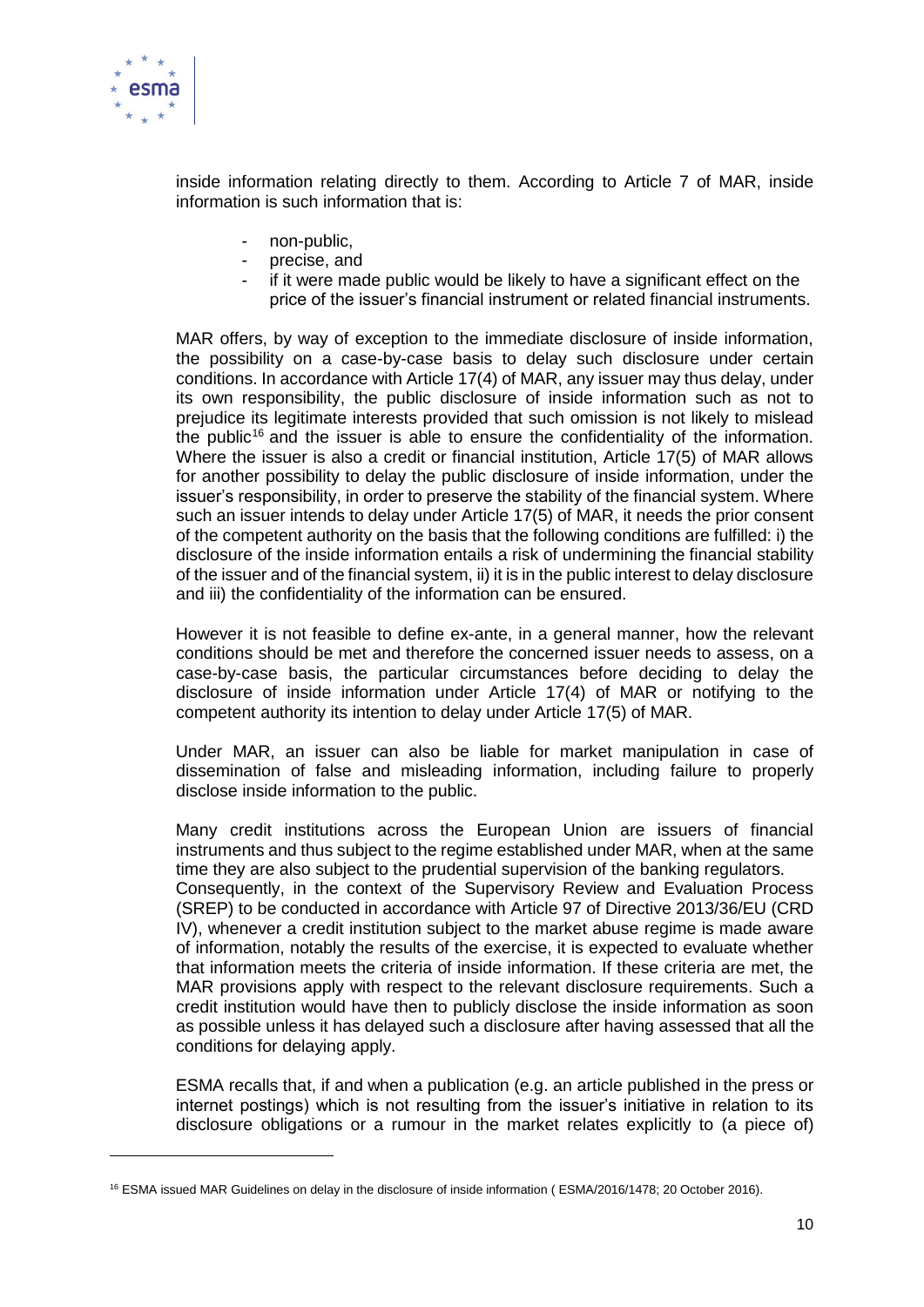

information that is inside information within the issuer, according to Article 17(7) of MAR that issuer is expected to react and respond to the relevant publication or rumour if that (piece of) information is sufficiently accurate to indicate that the confidentiality of this inside information is no longer ensured. In such circumstances, which should be the exception rather than the rule and should be examined by the issuer on a caseby-case basis, a policy of staying silent or of "no comment" by the issuer would not be acceptable. The issuer's reaction or response should be made publicly available in the same conditions and using the same mechanisms as those used for the communication of inside information, so that an ad hoc announcement has to be published without undue delay.

Finally, it is noted that the disclosure of inside information is a matter of national supervision and enforcement of MAR, solely under the competence of the national competent authorities designated to that effect in accordance with Article 22 of MAR and whose heads are members of the Board of Supervisors of ESMA.

**Delayed inside information that lost the feature of the price sensitivity** Updated: 29 September 2017

- **Q5.2 How should an issuer deal with a situation where it has delayed a disclosure of inside information in accordance with Article 17(4) of MAR and, due to subsequent circumstances, that information loses the element of price sensitivity and therefore its inside nature?**
- **A5.2** According to Article 17(1) of MAR, an issuer has to inform the public as soon as possible of inside information that directly concerns that issuer. Article 17(4) of MAR states that an issuer may, on its own responsibility, delay disclosure of inside information to the public, provided that all of the conditions therein contained are met. Where an issuer has delayed the disclosure of inside information according to Article 17(4) of MAR, immediately after the information is disclosed to the public the issuer needs to inform the competent authority that disclosure of inside information was delayed, and provide written explanation on how the conditions set out in Article 17(4) of MAR were met.

Where the issuer has delayed the disclosure of inside information in accordance with Article 17(4) of MAR and the information subsequently loses the element of price sensitivity, that information ceases to be inside information and thus is considered outside the scope of Article 17(1) of MAR. Therefore, the issuer is neither obliged to publicly disclose that information nor to inform the competent authority in accordance with the last paragraph of Article 17(4) that disclosure of such information was delayed.

However, given that the information had been inside information for a certain period of time, the issuer had to comply with all relevant obligations relating to the drawing up and updating of insider lists and the maintenance of the information relating to the delay of disclosure, stemming from MAR and its delegated and implementing Regulations.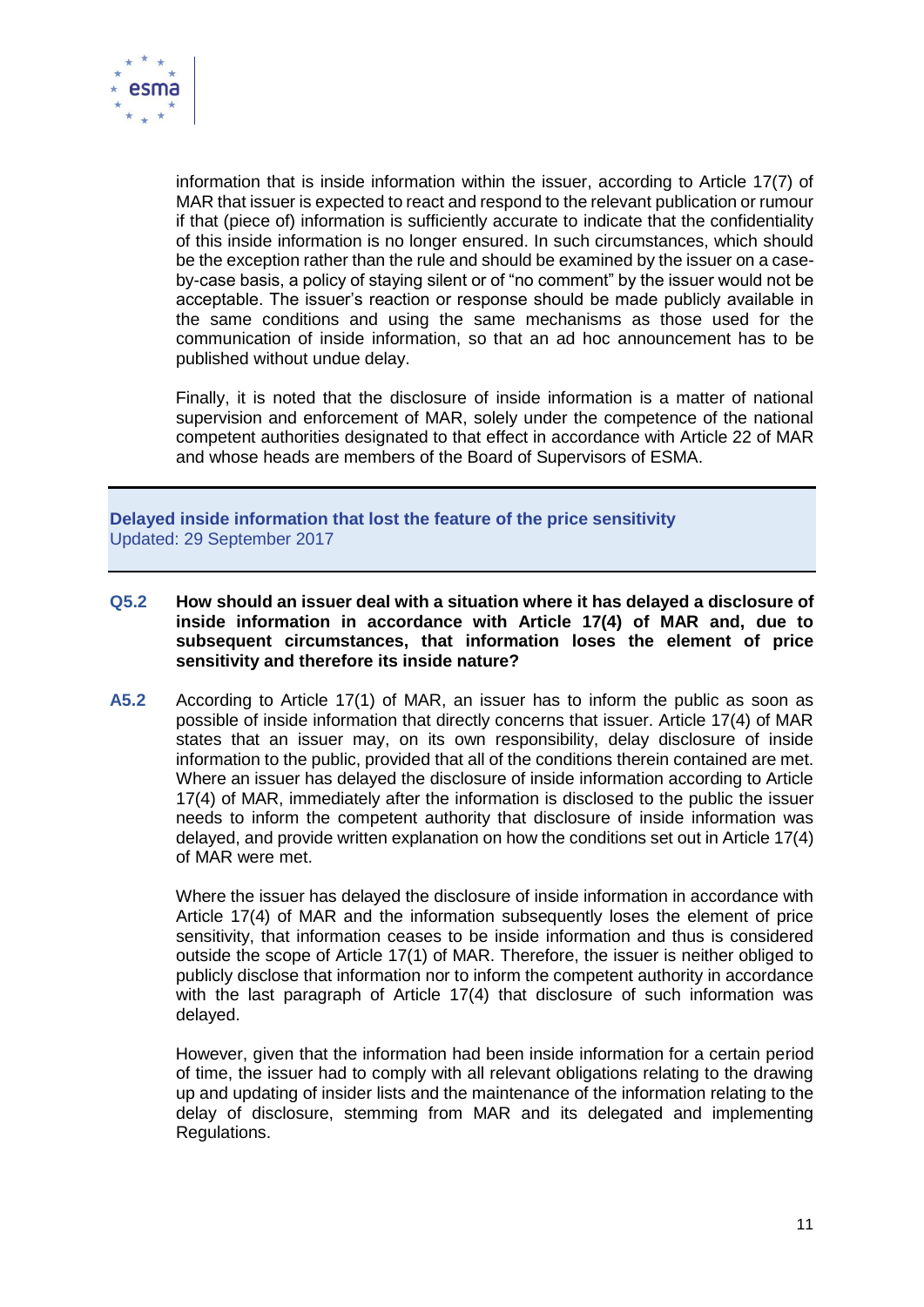

# <span id="page-11-0"></span>**6. Questions and Answers on the Prevention and detection of market abuse**

**Persons professionally arranging or executing transactions** Updated: 1 September 2017

- **Q6.1 Does the obligation to detect and report market abuse under Article 16(2) of MAR apply to investment firms under MiFID only or do UCITS management companies, AIFMD managers or firms professionally engaged in trading on own account also fall within the scope of that obligation?**
- **A6.1** The definition of "person professionally arranging or executing transactions" laid down in point (28) of Article 3(1) of MAR is activity based, does not cross refer to definitions under MiFID and is independent from the latter, leading thus to consider that the scope of Article 16(2) of MAR is not only limited to firms or entities providing investment services under MiFID.

In the absence of any reference in the definition that would limit the scope and exclude particular categories of persons regulated by other financial European legislation, ESMA considers that the obligation to detect and identify market abuse or attempted market abuse under Article 16(2) of MAR applies broadly, and "persons professionally arranging or executing transactions" thus includes buy side firms, such as investment management firms (AIFs and UCITS managers), as well as firms professionally engaged in trading on own account (proprietary traders).

Non-financial firms that, in addition to the production of goods and/or services, trade on own account in financial instruments as part of their business activities (e.g. industrial companies for hedging purposes) can be considered firms professionally arranging or executing transactions in financial instruments under Article 16(2) of MAR. The fact that they have staff or a structure dedicated to systematically deal on own account, such as a trading desk, or that they execute their own orders directly on a trading venue as defined under MiFID II, are indicators to consider a non-financial firm as a person professionally arranging or executing transactions.

It is reminded that detecting and reporting suspicious orders and transactions under Article 16(2) of MAR should be applied by "persons professionally arranging or executing transactions" through the implementation of arrangements, systems and procedures that are appropriate and proportionate to the scale, size and nature of their business activity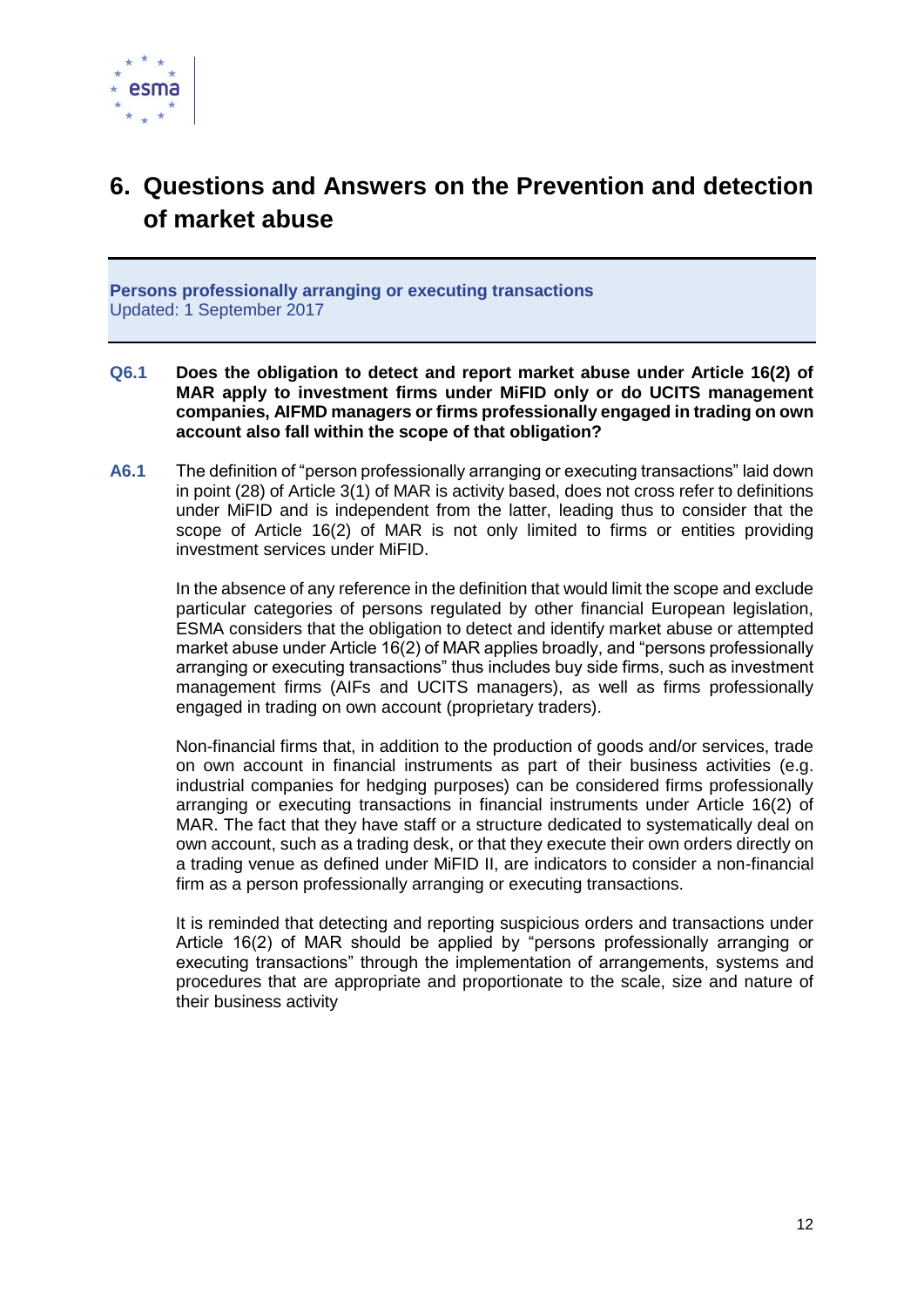

# <span id="page-12-0"></span>**7. Questions and Answers on Managers' transactions**

**Exchange rate** Updated: 26 October 2016

- **Q7.1 For transactions carried out under Article 19(1) of Regulation (EU) No 596/2014 of the European Parliament and of the council (MAR) in a currency which is not Euro (EUR), which exchange rate should be used to determine if the threshold set forth in Article 19(8) MAR of EUR 5 000 has been crossed?**
- **A7.1** If transactions are carried out in a currency which is not the EUR, the exchange rate to be used to determine if the threshold is reached is the official daily spot foreign exchange rate which is applicable at the end of the business day when the transaction is conducted. Where available, the daily euro foreign exchange reference rate published by the European Central Bank on its website should be used.

**Timing of the closed period** Updated: 13 July 2016

- **Q7.2 Does the «announcement» of the interim or year-end financial results determines the timing of the closed period referred to in Article 19(11) of Regulation (EU) No 596/2014 (MAR)?**
- **A7.2** According to MAR, there should be only one closed period relating to the announcement of every interim financial report and another relating to the year-end report.

The term «*announcement*» of an interim or a year–end financial report used in Article 19(11) of MAR is the public statement whereby the issuer announces the information included in an interim or a year-end financial report that the issuer is obliged to make public according to the rules of the trading venue where the issuer's shares are admitted to trading or national law. The date when the «*announcement*» is made is the end date for the thirty-day closed period.

With particular reference to the year-end financial report, the «*announcement*» is the public statement whereby the issuer announces, in advance to the publication of the final year-end report, the preliminary financial results agreed by the management body of the issuer and that will be included in that report. This can apply only if the disclosed preliminary financial results contain all the key information relating to the financial figures expected to be included in the year-end report. In the event the information announced in such way changes after its publication, this will not trigger another closed period but should be addressed in accordance with Article 17 of MAR.

In any case, persons discharging managerial responsibilities remain subject at all times to Articles 14 and 15 of MAR prohibiting insider dealing and attempted insider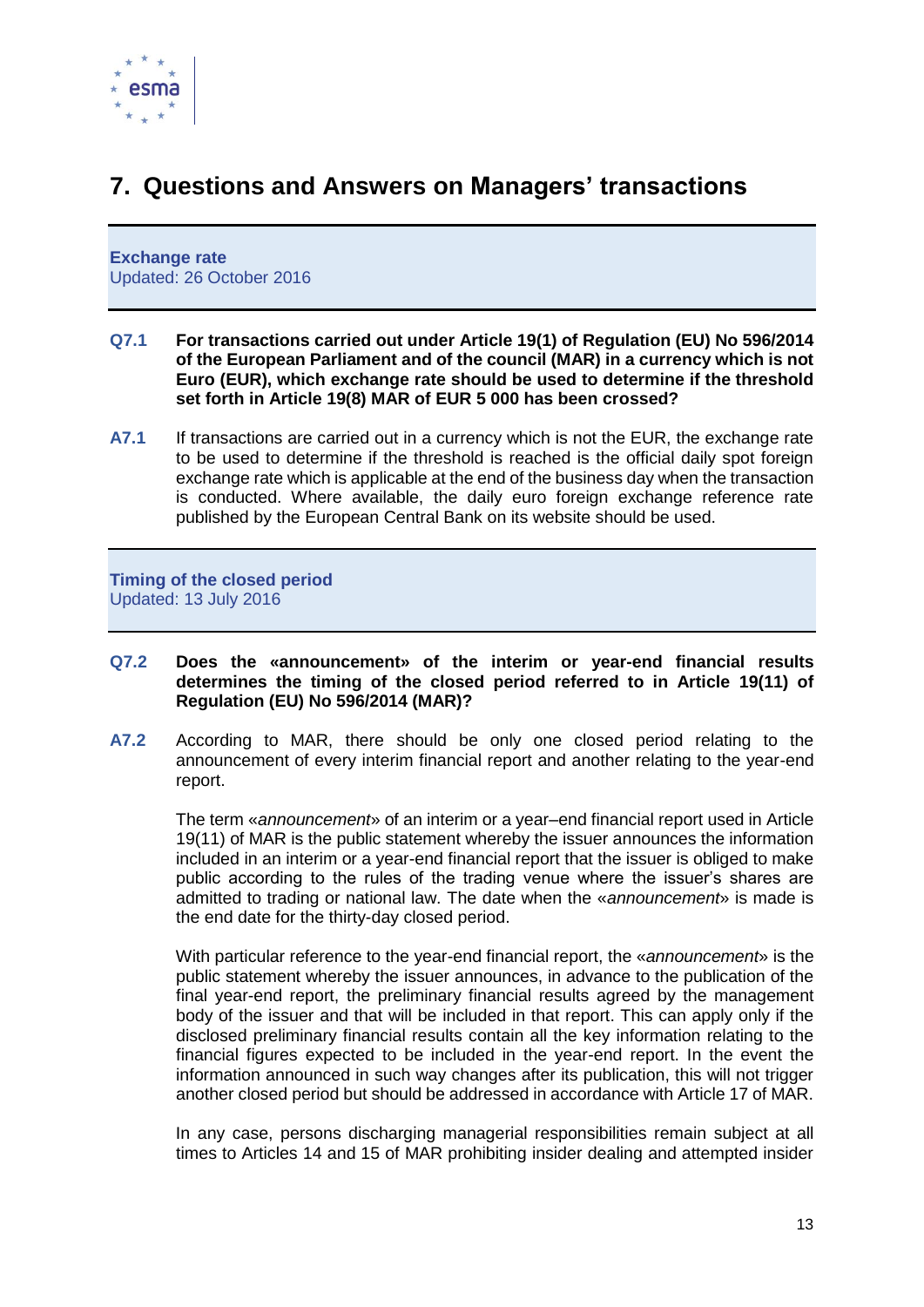

dealing, unlawful disclosure of inside information, as well as market manipulation and attempted market manipulation.

**Threshold calculation** Updated: 20 December 2016

- **Q7.3 When calculating whether the threshold triggering the notification obligation under Article 19(1) of MAR is reached (5.000 EUR or 20.000 EUR), should the transactions carried out by a person discharging managerial responsibilities (PDMR) and by closely associated persons to that PDMR be aggregated?**
- **A7.3** No, the transactions carried out by a PDMR and by closely associated persons to that PDMR should not be aggregated.

This involves that where the overall transactions singularly carried out by either a PDMR or any closely associated person to that PDMR do not reach the threshold, those persons should not notify those transactions even where the threshold is reached aggregating all the transactions carried out by the PDMR and all the closely associated persons to them.

A practical example is a CEO buying 4.000 EUR of equity and her spouse buying another 2.000 EUR. In such a case, none of them has reached the 5.000 EUR threshold and thus a notification is not required.

**Price of gifts, donation and inheritance** Updated: 20 December 2016

### **Q7.4 Which are the rules to calculate the price of gifts, donations and inheritance for the purpose of the notifications and disclosure of managers' transactions under Article 19 of MAR?**

**A7.4** According to Article 10(2)(k) of Commission Delegated Regulation (EU) 2016/522, donations and gifts made or received or inheritance received are transactions to be notified under Article 19(1) of MAR.

The value of these transactions need to be taken into consideration for the purpose of calculating the cumulated amount of the transactions of a PDMR or a person closely associated to a PDMR, to assess whether the threshold (EUR 5 000 or EUR 20 000) referred to in Article 19(8) and (9) of MAR has been crossed, hence triggering the duty to notify and disclose all subsequent transactions.

The field 4(c) on "Price(s) and volume(s)" of the template in the annex to Commission Implementing Regulation (EU) 2016/523 (Implementing technical standards on the notification and public disclosure of managers' transactions) specifies the data standards to be used for expressing the price, depending on the type of financial instruments concerned. In that respect, such template makes reference to data standards defined for the purpose of the transaction reporting under Regulation (EU)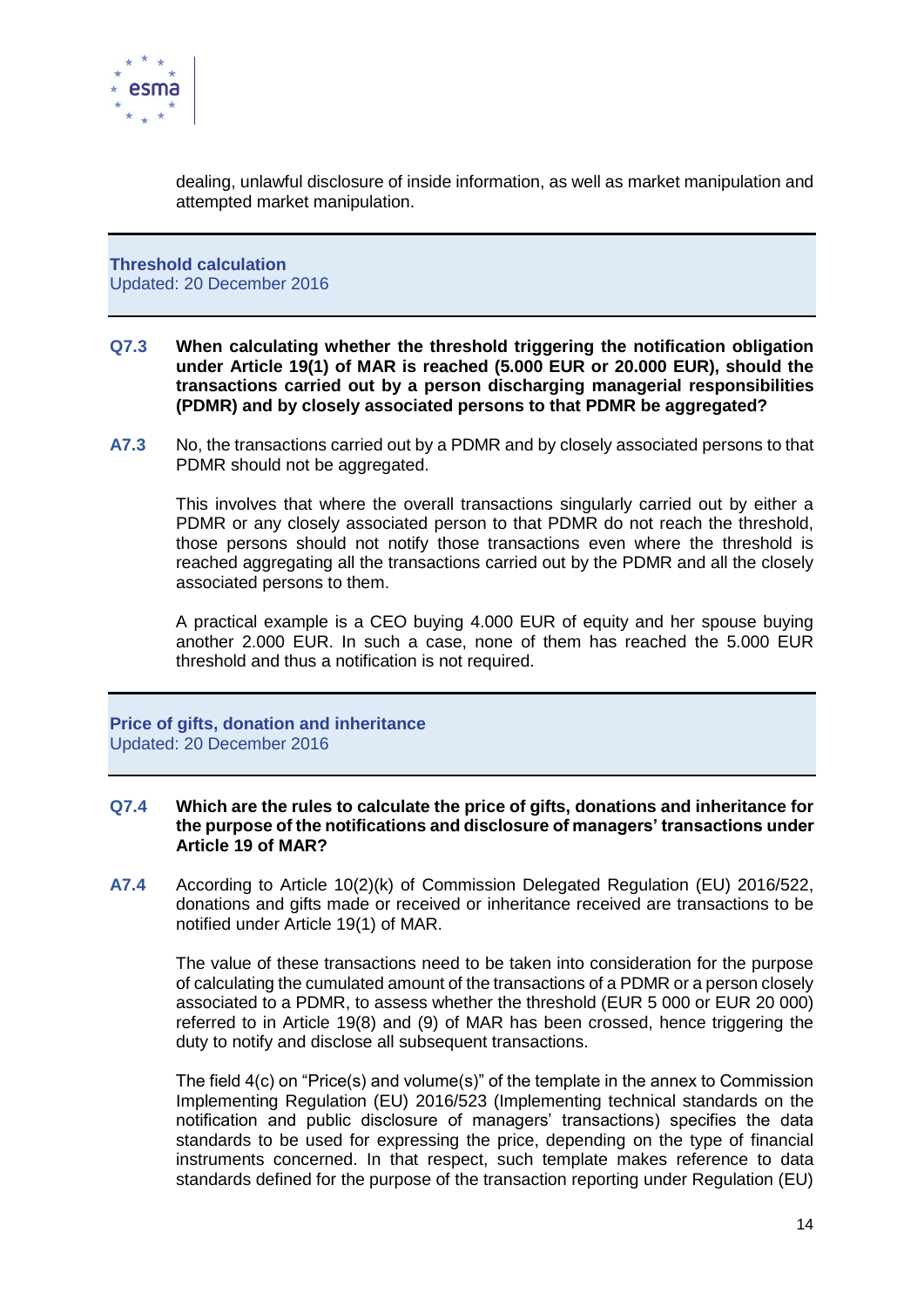

600/2014 (MiFIR) and related technical standards. However, it does not explain the rules about the price to take into account to calculate the value of a donation, a gift or inheritance.

For the purpose of the threshold calculation, the price to consider for donations, gifts and inheritance is the last published price for the financial instrument concerned in accordance with the post trade transparency requirements under MiFIR (Articles 6, 10, 20 and 21) on the date of acceptance of the donation, gift or inheritance (i.e. the date of the transaction), or where such price is not available that day, the last published price.

In the period before MiFIR becomes applicable, the price to use will be:

- for shares admitted to trading on regulated markets (RM), the last published price in accordance with the post trade transparency requirements under Articles 30 and 45 of Directive 2004/39/EC (MiFID I) on the date of acceptance of the donation, gift or inheritance or where such price is not available that day, the last published price;
- for shares admitted to trading or traded on MTFs only, bonds and derivatives or financial instrument linked thereto, the last traded price on the trading venue where the concerned financial instruments are traded, on the date of acceptance of the donation, gift or inheritance, or where such price is not available that day, the last traded price before the date of acceptance.

During the interim, in the case of shares being traded on several venues (RMs and/or MTFs), then the concept of "most relevant markets in terms of liquidity" under MiFID I and specified in the Commission Regulation (EC) 1287/2006 implementing MiFID I should be used to determine the trading venue to consider when looking at the last traded price. For other instruments, the concept of trading venue of first admission should be used.

Furthermore, where debt instruments admitted to trading or traded on a RM or a MTF are only traded OTC (i.e. there is no trading on RM nor MTF), then the price to consider should be the last publicly available price for that debt instrument (whatever is the source).

However, when a notification has to be made in accordance with Article 19(1) of MAR and Article 2 of the Implementing technical standards on the notification and public disclosure of managers' transactions, the price field for a gift, donation or inheritance is expected to be populated with 0 (zero).

**Notification of shares received as part of remuneration package** Updated: 20 December 2016

**Q7.5 Do shares received by a PDMR as part of a remuneration package have to be notified pursuant to Article 19(1) MAR and Article 10(2)(i) Commission Regulation 2016/522 only upon the occurrence of certain conditions?**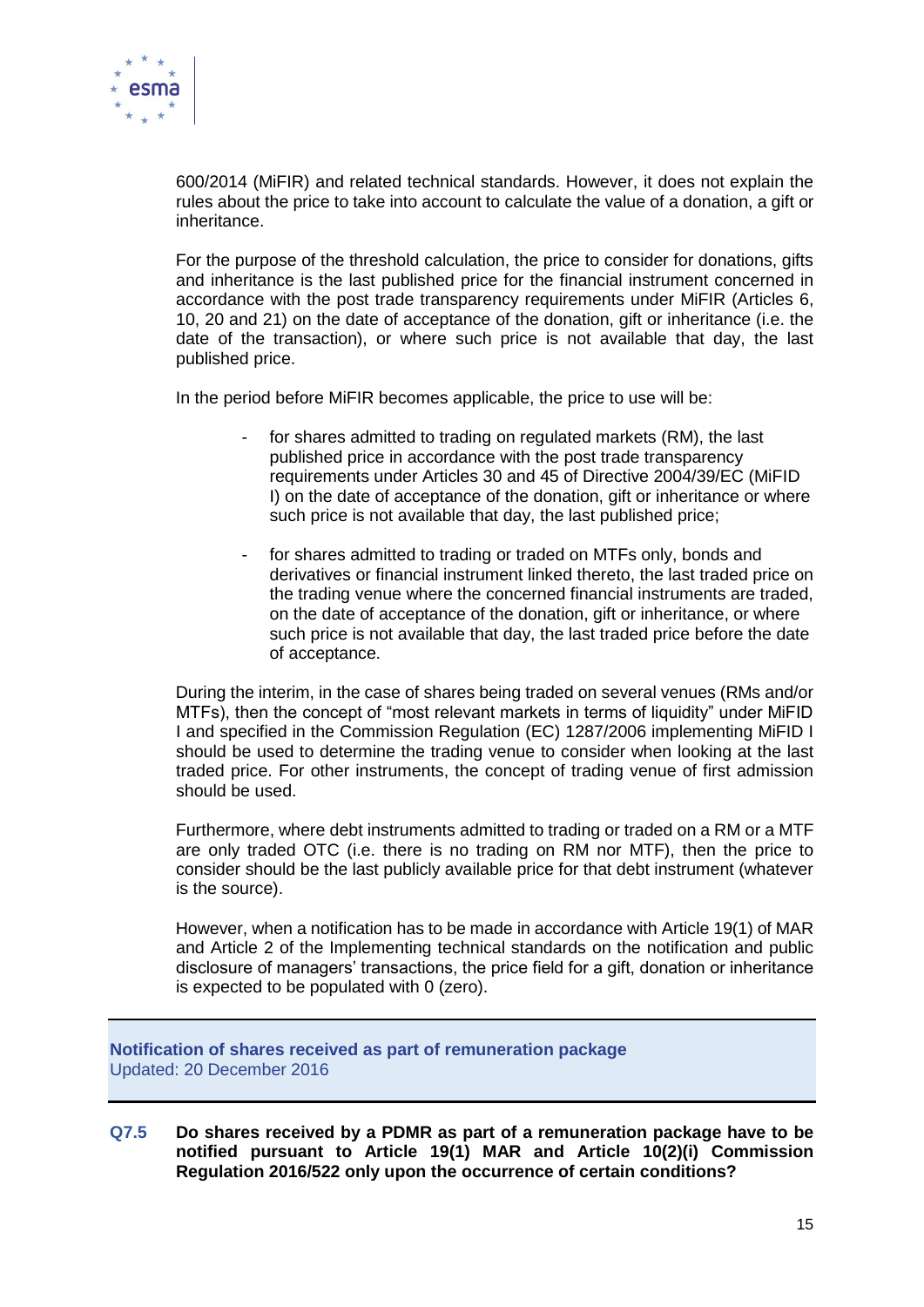

**A7.5** The rationale of Article 19(1) of MAR is mainly to prevent insider dealing and to provide investors with a highly valuable source of information. A notification of entering into a remuneration package contract, according to which a PDMR is entitled to receive shares only upon the occurrence of certain conditions, is not covered by that rationale. Therefore, pursuant to Article 19(1) of MAR and Article 10(2)(i) of Commission Delegated Regulation (EU) 2016/522, the PDMR has to notify only upon the occurrence of the conditions and the actual execution of the transaction.

**Price of options granted for free** Updated: 20 January 2017

- **Q7.6 Which are the rules to calculate the price of options granted for free to managers or employees for the purpose of the notifications and disclosure of managers' transactions under Article 19 of MAR?**
- **A7.6** According to Article 10(2)(b) of Commission Delegated Regulation (EU) 2016/522, such transactions have to be notified under Article 19(1) of MAR.

The value of these transactions needs to be taken into consideration for the purpose of calculating the cumulated amount of the transactions of a person discharging managerial responsibility (PDMR) or a person closely associated to a PDMR, to assess whether the threshold (EUR 5 000 or EUR 20 000) referred to in Article 19(8) and (9) of MAR has been crossed, hence triggering the duty to notify and disclose all subsequent transactions.

The field 4(c) on "Price(s) and volume(s)" of the template in annex to Commission Implementing Regulation (EU) 2016/523 (Implementing technical standards on the notification and public disclosure of managers' transactions) specifies the data standard to be used for expressing the price, depending on the type of financial instruments concerned. In that respect, such template makes reference to data standards defined for the purpose of the transaction reporting under Regulation (EU) 600/2014 (MiFIR) and related technical standards. However, it does not explain the rules about the price to take into account to calculate the value of the received options.

For the purpose of the threshold calculation, the price to consider for the received options should be based on the economic value assigned to the options by the issuer when granting them. If such an economic value is not known, the price to consider should be based on an option pricing model that is generally accepted in the reasonable opinion of the PDMR. This model determines the price of the granted option based on variables such as the current share price of the issuer, exercise price of the option and time until expiry of the option. Other variables that can be used in the option pricing model are (risk free) interest rates, future dividends and implied volatility. The variables used for the price determination of the granted option depends on which general accepted option pricing model is used.

However, when a notification has to be made in accordance with Article 19(1) of MAR and Article 2 of the Implementing technical standards on the notification and public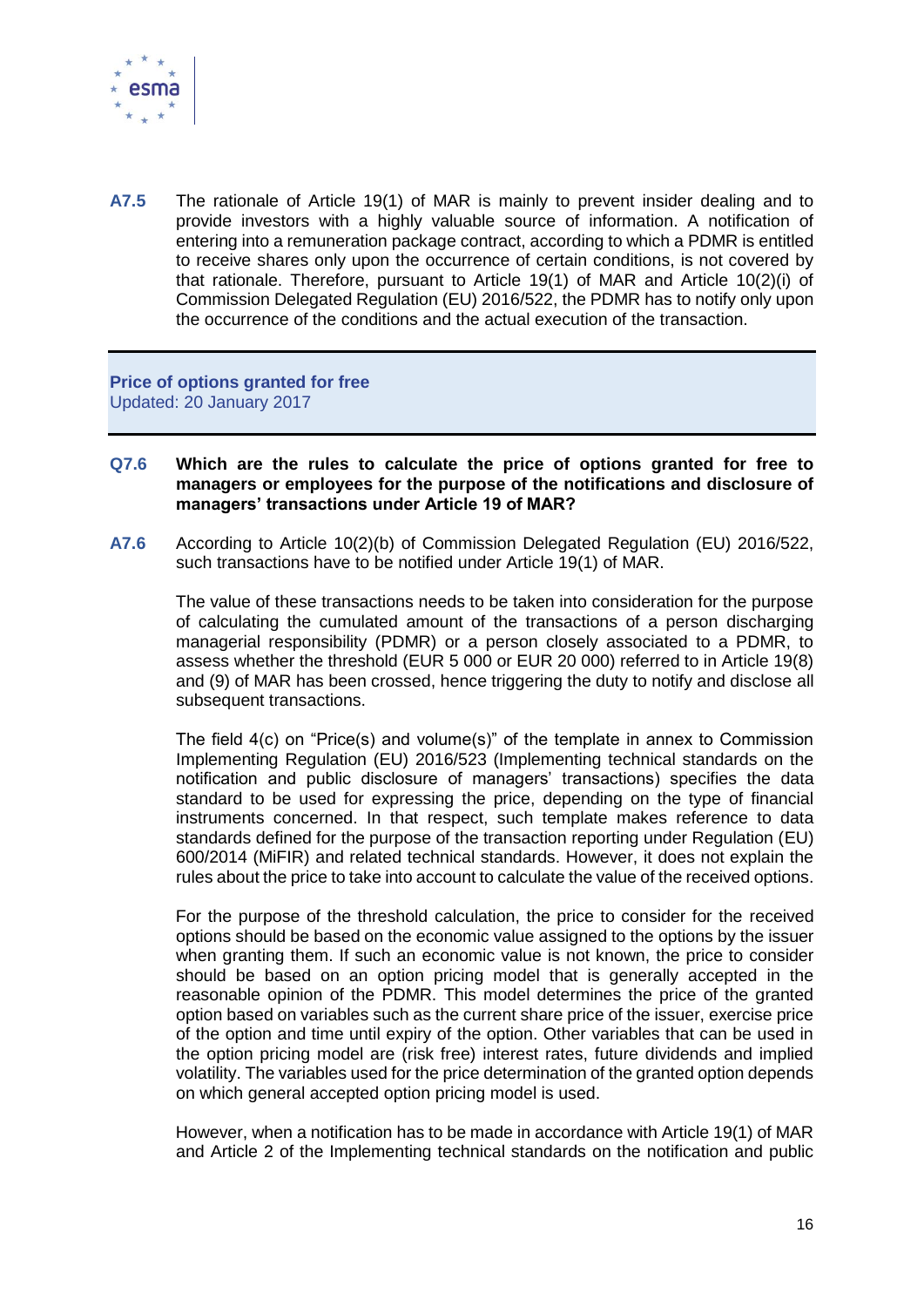

disclosure of managers' transactions, the price field for options granted for free to managers or employees is expected to be populated with 0 (zero).

**Closely associated persons under Article 3(1)(26)(d) of MAR**  Updated: 6 July 2017

- **Q7.7 According to Article 3(1)(26)(d) of Regulation (EU) No 596/2014 of the European Parliament and of the council (MAR) a closely associated person is, inter alia, «***a legal person, trust or partnership, the managerial responsibilities of which are discharged***» by a person discharging managerial responsibilities (PDMR) or by a closely associated natural person. Is the reference to «***the managerial responsibilities of which are discharged***» contained in Article 3(1)(26)(d) of MAR to be read in the same way as the definition of PDMR within an issuer contained in Article 3(1)(25) of MAR?**
- **A7.7** No, the reference to «*the managerial responsibilities of which are discharged*» in Article 3(1)(26)(d) of MAR should be read to cover those cases where a PDMR within an issuer (or a closely associated natural person) takes part in or influences the decisions of another legal person, trust or partnership (hereinafter "legal entity") to carry out transactions in financial instruments of the issuer.

For example, in the case of mere cross board membership, where a person sits in the administrative, management or supervisory body of an issuer and also in the board of another legal entity where they exercise executive or non-executive functions, without however taking part nor influencing the decisions of that legal entity to carry out transactions in financial instruments of the issuer, then that person should not be considered discharging managerial responsibilities within that legal entity for the purposes of Article 3(1)(26)(d) of MAR. Therefore, that legal entity should not be subject to the notification obligations under Article 19(1) of MAR, unless it is directly or indirectly controlled by, is set up for the benefit of, or its economic interests are substantially equivalent to those of that person.

**Trading during closed periods and prohibition of insider dealing** Updated: 21 November 2017

### **Q7.8 How should permission to trade in a closed period, which may be granted in certain circumstances to PDRMs in accordance with Article 19(12) of MAR, be considered in the context of Article 14 of MAR?**

**A7.8** The insider dealing prohibition contained in Article 14 of MAR applies during closed periods referred to in Article 19(11) of MAR in the same way as it does at any other time, and must therefore be complied with by PDMRs. This means that when an issuer allows a PDMR to trade under Article 19(12) of MAR, the general insider dealing provisions still apply and the PDMR must always give consideration as to whether or not the relevant transaction would constitute insider dealing.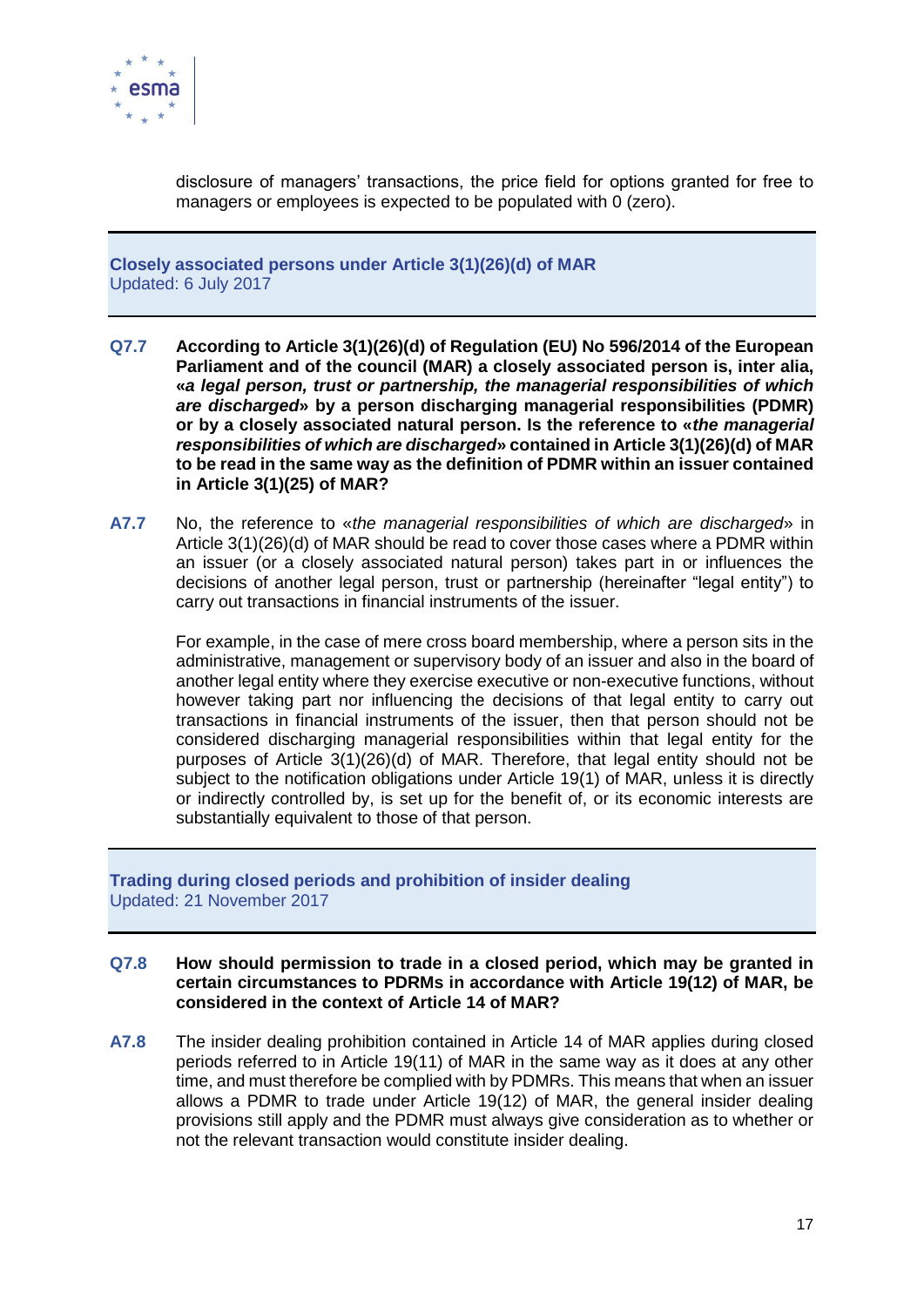

**Types of transactions by PDMRs prohibited during closed periods**  Updated: 21 November 2017

### **Q7.9 Are the types of "transaction" by a PDMR prohibited during a closed period under Article 19(11) of MAR the same as those types of transaction subject to the notification requirements set out under Article 19(1) of MAR?**

**A7.9** Yes.

It is pointed out that Article 19(11) of MAR only applies to a PDMR when conducting transactions on its own account or for the account of a third party whereas the notification of transactions required under Article 19(1) of MAR also applies to persons closely associated to a PDMR.

# <span id="page-17-0"></span>**8. Questions and Answers on investment recommendation and information recommending or suggesting an investment strategy**

For the purpose of this section, it is recalled that:

- Article 3(1)(35) of MAR sets out that "*investment recommendation*" means "any information recommending or suggesting an investment strategy, explicitly or implicitly, concerning one or several financial instruments or the issuers, including any opinion as to the present or future value or price of such instruments, intended for distribution channels or for the public";
- Article 3(1)(34) of MAR sets out that "*information recommending or suggesting an investment strategy means information:*

*(i) produced by an independent analyst, an investment firm, a credit institution, any other person whose main business is to produce investment recommendations or a natural person working for them under a contract of employment or otherwise, which, directly or indirectly, expresses a particular investment proposal in respect of a financial instrument or an issuer; or* 

*(ii) produced by persons other than those referred to in point (i), which directly proposes a particular investment decision in respect of a financial instrument*."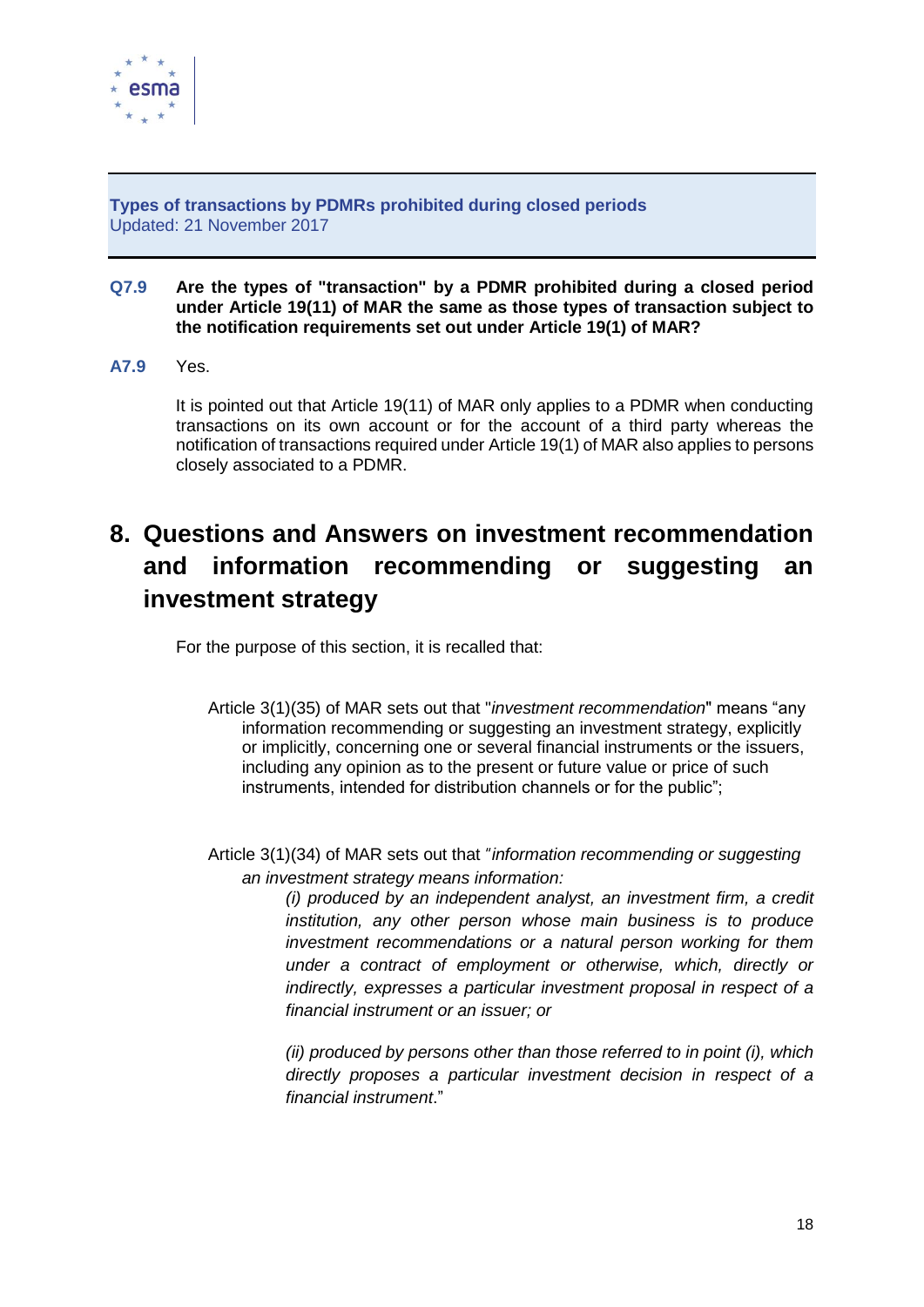

**Communications made orally or via electronic means** Updated: 26 October 2016

### **Q8.1 Do communications made orally or via electronic means such as telephone calls and "chat" functions, or communications labelled e.g. "morning notes" or "sales notes", constitute an "***investment recommendation***" under MAR?**

**A8.1** Any communication that meets the criteria of the definition of investment recommendation within the meaning of Article 3(1)(35) of MAR in conjunction with Article 3(1)(34) of MAR will be deemed to fall within the scope of the investment recommendation regime. When determining whether a communication is an "investment recommendation", an assessment should be made based on the substance of the communication, irrespective of its name or label and the format, form, or the medium through which it is delivered (whether electronically, orally or otherwise). As such, whether a specific oral or electronic communication, or a communication labelled as "morning notes" or "sales notes", may be considered an investment recommendation within the meaning of MAR, it should be established on a case-by-case basis.

Where a standardised communication, including oral or electronic communication, is structured and pre-planned for distribution channels and it implicitly or explicitly suggests an investment strategy in relation to a financial instrument or issuer, it should be regarded as "investment recommendation".

**Communications not referring to one or several issuers** Updated: 26 October 2016

### **Q8.2 Can communications that do not refer to either one or several financial instruments or issuers be considered investment recommendations under MAR?**

**A8.2** Communications that meet the criteria of the definition of "investment recommendation" within the meaning of Article 3(1)(35) of MAR in conjunction with Article 3(1)(34) of MAR will be deemed to fall within the scope of the investment recommendation regime.

In particular, Article 3(1)(35) of MAR sets out that "*investment recommendation*" means "*information recommending or suggesting an investment strategy, explicitly or implicitly, concerning one or several financial instruments or the issuers* [emphasis added]*, including any opinion as to the present or future value or price of such instruments, intended for distribution channels or for the public*".

Therefore, a communication that does not refer to either a financial instrument or an issuer, should generally not be considered an investment recommendation. However, the producer's assessment as to whether the above communication may be investment recommendation should be conducted on a case-by-case basis.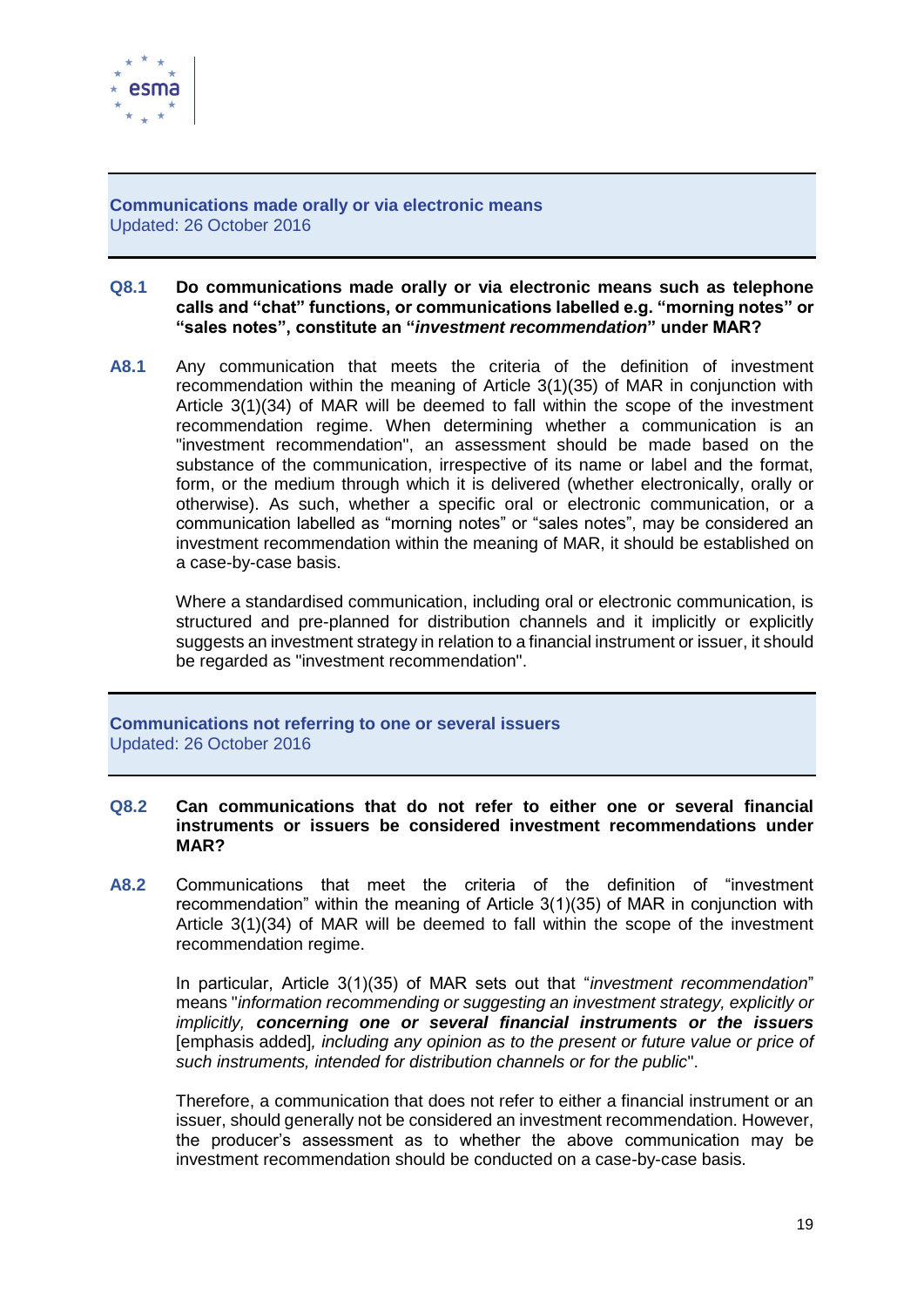

Communication relating solely to spot currency rates, sectors, interest rates, loans, commodities, macroeconomic variables or industry sectors and not referring to a financial instrument or an issuer would be considered as investment recommendation where it contains information assessed as allowing a reasonable investor to deduce that the communication is implicitly recommending specific financial instruments or issuers and provided that the other criteria of the definition of "*investment recommendation*" within the meaning of Article 3(1)(35) of MAR in conjunction with Article 3(1)(34) of MAR are met. For example, an opinion on a specific sector that is composed of a very limited number of issuers may be considered an investment recommendation regarding those issuers.

**Main businesss is not to produce investment recommendations** Updated: 26 Octobre 2016

- **Q8.3 Would an investment firm which produces an investment recommendation be considered to fall within the scope of Article 3(1)(34)(i) of MAR, even though the production of such recommendation is not its main business?**
- **A8.3** With regard to an investment firm, any information that comprises direct or indirect investment proposals in respect of a financial instrument or an issuer will be considered as information recommending or suggesting an investment strategy as defined under point (i) of Article 3(1)(34) of MAR. This is regardless of whether or not the production of investment recommendations is the main business of the investment firm, noting that the condition "*whose main business is to produce investment recommendations*" contained in point (i) of Article 3(1)(34) of MAR concerns any other person than independent analysts, investment firms and credit institutions.

**Information implicitly recommending or suggesting an investment strategy** Updated: 26 October 2016

- **Q8.4 Does material intended for distribution channels or for the public concerning one or several financial instruments that contains statements indicating that the concerned financial instruments are "undervalued", "fairly valued" or "overvalued" fall within the definition of "investment recommendation" under MAR?**
- **A8.4** Such material which concerns one or several financial instruments admitted to trading on a regulated market or a multilateral trading facility or for which a request for admission to trading on such a market has been made, or, traded on a multilateral trading facility or an organised trading facility, is considered as information implicitly recommending or suggesting an investment strategy pursuant to Article 3(1)(34) of MAR, insofar as it contains a valuation statement as to the price of the concerned financial instruments.

Furthermore, material containing an estimated value such as a "quantitative fair value estimate" that is providing a projected price level or "price target", or any other elements of opinion on the value of the financial instruments, is also considered to be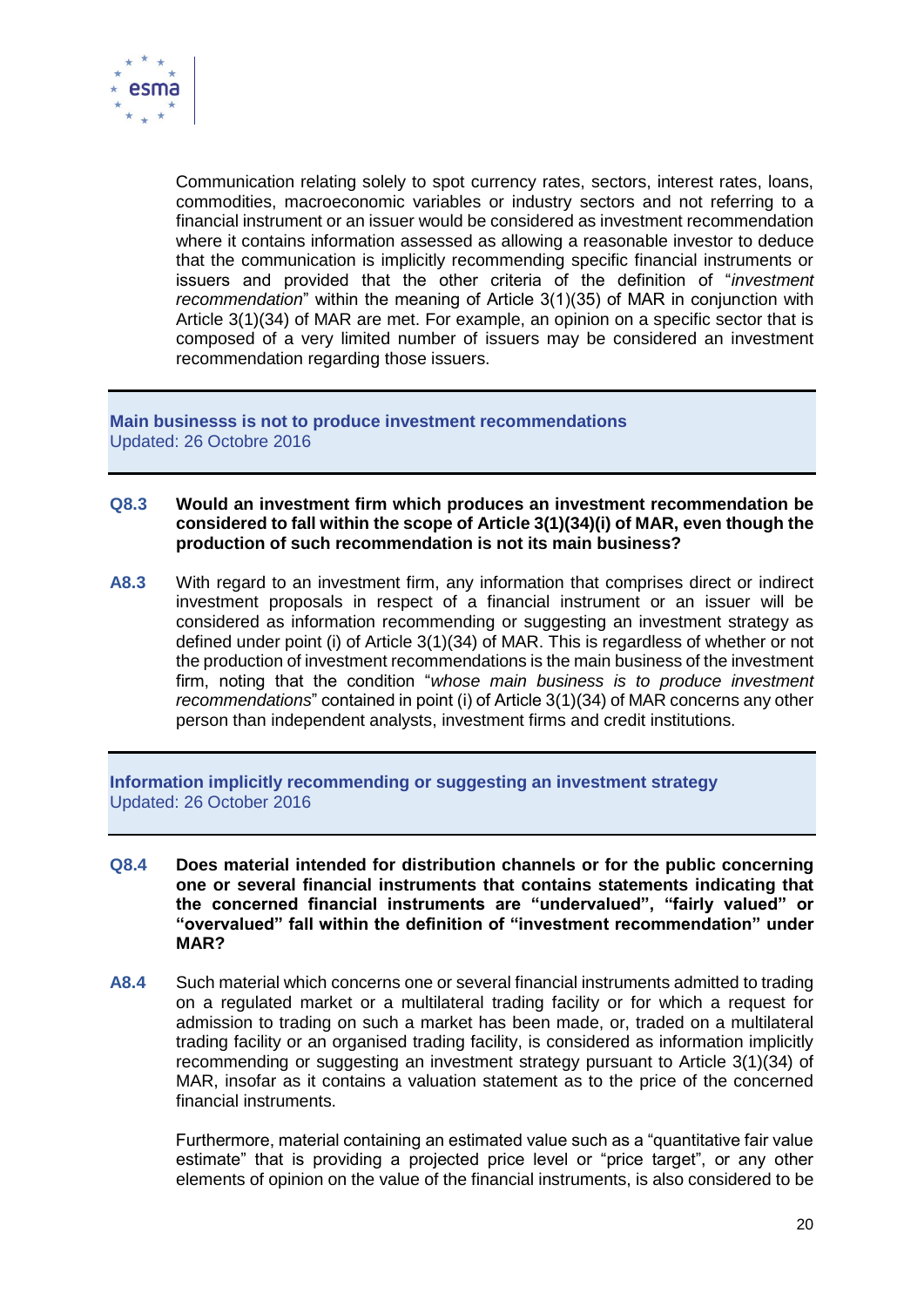

information implicitly recommending or suggesting an investment strategy pursuant to Article 3(1)(34) of MAR.

As the material referred to above is an investment recommendation under MAR, it needs to comply with the relevant obligations and standards set out in MAR and Commission Delegated Regulation (EU) 2016/958 of the European Parliament and of the Council concerning the objective presentation of investment recommendations or other information recommending or suggesting an investment strategy and the disclosure of particular interests and conflicts of interest by producers of such recommendations. In addition, a third party that disseminates such material is considered as a disseminator of investment recommendations and therefore needs to comply with the relevant obligations and standards set out in MAR and Commission Delegated Regulation (EU) 2016/958 of the European Parliament and of the Council.

**Communications containing purely factual information** Updated: 20 December 2016

### **Q8.5 Do communications to clients containing purely factual information on one or several financial instrument or issuers constitute an 'investment recommendation' under MAR?**

**A8.5** In consideration of the definition of an investment recommendation within the meaning of Article 3(1)(35) of MAR, in conjunction with Article 3(1)(34) of MAR, any communication containing purely factual information on one or several financial instruments or issuers would not constitute an investment recommendation under MAR provided that it does not explicitly or implicitly recommend or suggest an investment strategy.

In this context, factual information might, among other things, include recent events or news relating to one or several financial instruments or issuers.

### **Communications on previously disseminated investment recommendations** Updated: 20 December 2016

- **Q8.6 Do communications intended for distribution channels or for the public which only report or refer to previously disseminated investment recommendation and do not include any new elements of opinion or valuation or confirmation of a previous opinion or valuation constitute an investment recommendation under MAR?**
- **A8.6** No, such a communication will not amount to a new investment recommendation, but would still be subject to Article 7 of Commission Delegated Regulation (EU) 2016/958, if it is disseminated by the producer of the investment recommendation, and therefore such a communication shall include, the date and time of first issuance of the investment recommendation.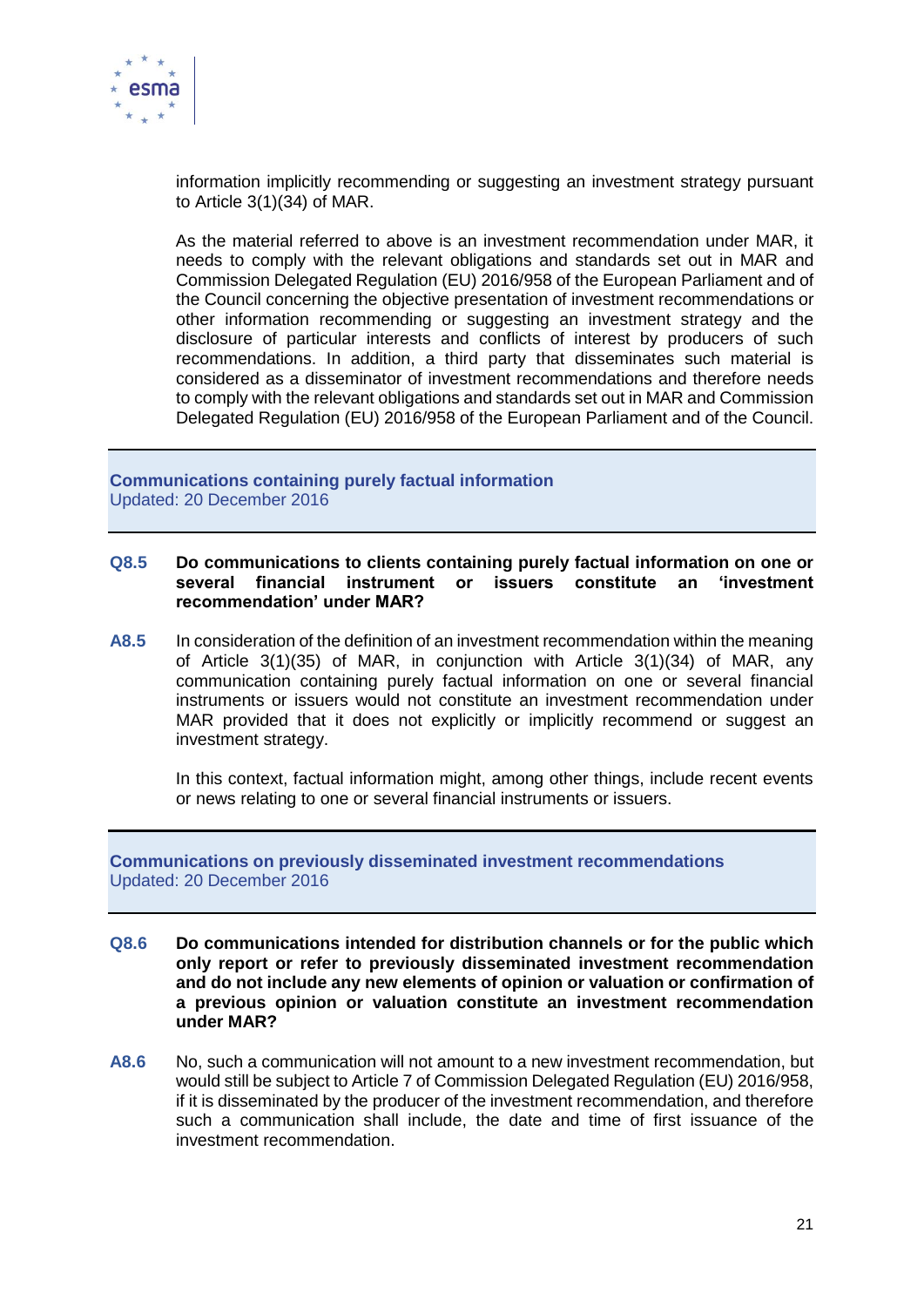

If a communication reports or refers to a former investment recommendation but contains either confirmation of the previous opinion or valuation or new elements of opinion or valuation, which may be based on new facts or events concerning the issuer which are considered in the valuation, it will be viewed as a new investment recommendation and all aspects of Commission Delegated Regulation (EU) 2016/958 would need to be considered.

In case a person disseminates recommendations produced by third parties, articles 8 to 10 of Commission Delegated Regulation (EU) 2016/958 need to be considered.

**Recommendation on derivatives traded solely outside a trading venue** Updated: 20 December 2016

### **Q8.7 Are recommendations relating to derivatives traded solely outside a trading venue in scope of Article 20 of MAR?**

**A8.7** In line with Articles 2(1)(d) and 2 (3) of MAR, a derivative traded outside a trading venue is in scope of MAR insofar as its price or value depends on, or has an effect on the price or value of a financial instrument referred to in Article  $2(1)(a)$ , (b) or (c) of MAR.

If the price or value of a derivative traded outside a trading venue does not depend on or have an effect on the price or value of a financial instrument referred to in Article 2(1)(a), (b) or (c) of MAR, the derivative would not be in scope of MAR and therefore any recommendation relating to the financial instrument would not be in scope of Article 20 of MAR.

Therefore, firms are responsible for conducting their own assessment on a case by case basis as to whether a recommendation on a given derivative traded solely outside a trading venue is in scope of Article 20 of MAR and subject to the requirements of Commission Delegated Regulation (EU) 2016/958.

### **Identification of derivatives in investment recommendations** Updated: 20 December 2016

- **Q8.8 Where a recommendation relates to a derivative, how should it be determined whether a recommendation has been given on the same financial instrument, for the purposes of complying with Article 4(1)(h) of Commission Delegated Regulation (EU) 2016/958?**
- **A8.8** Where a unique identifier exists for the concerned derivative, such identifier has to be used to determine whether there has been a change in a previous recommendation given by the producer on the same financial instrument.

For as long as a unique identifier does not exist for a derivative instrument, all reasonable efforts should be made to identify such a financial instrument by other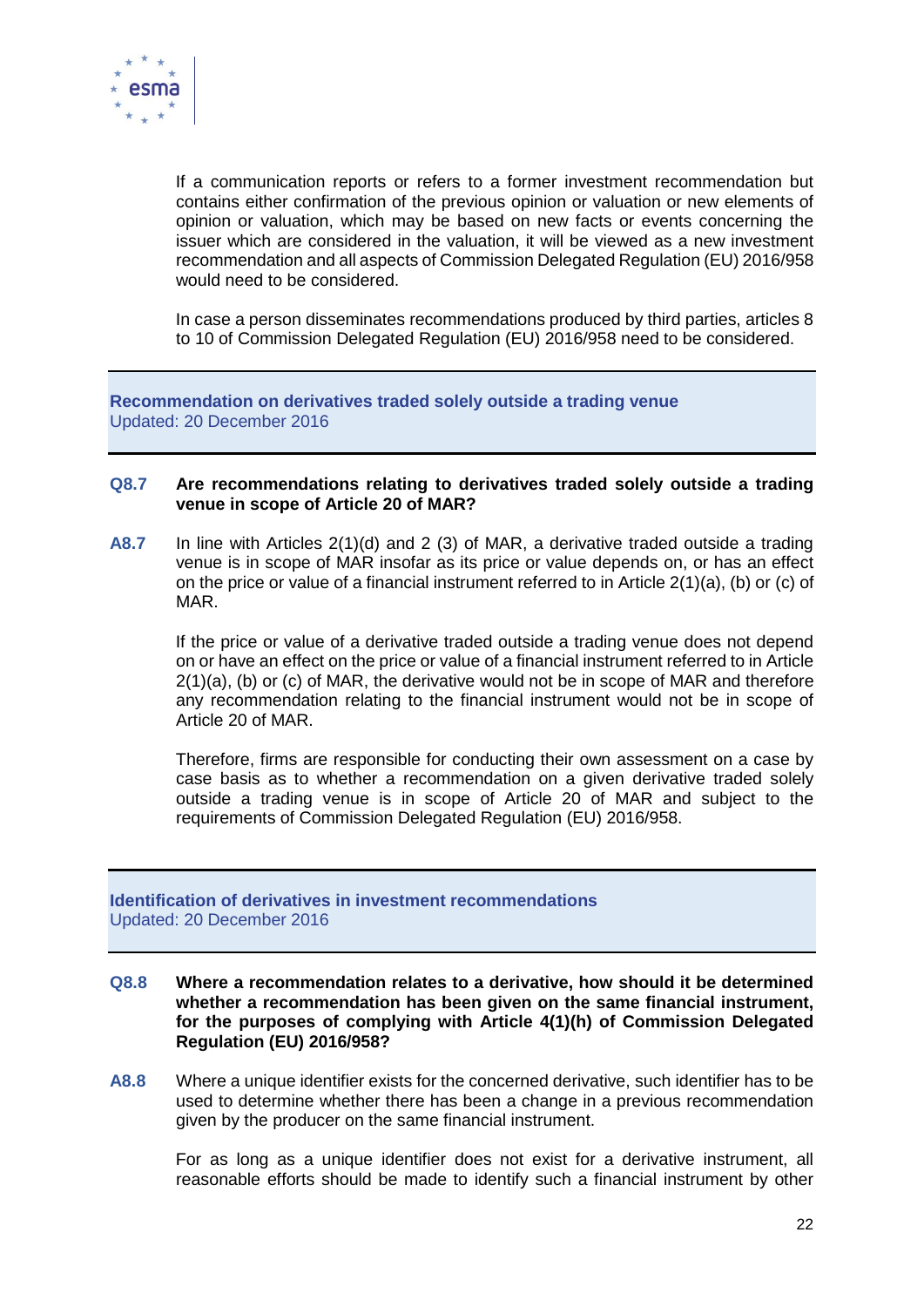

means, so as to comply with Article 4(1)(h) of Commission Delegated Regulation (EU) 2016/958. For example, these efforts may include establishing a proprietary taxonomy. In determining recommendations on the same financial instrument (for the purposes of Article 4(1)(h) of Commission Delegated Regulation (EU) 2016/958), common features of a given derivative contract, including but not limited to strike, underlying or maturity could be identified. Such an approach should allow producers of recommendations to provide meaningful disclosures to recipients and still comply with the requirements.

**Recommendations on multiple issuers** Updated: 27 January 2017

- **Q8.9 How does Commission Delegated Regulation (EU) 2016/958 apply when the subject of the recommendation relates to multiple issuers independently?**
- **A8.9** When a recommendation refers to several issuers independently, for example as part of sectorial research, the requirements would apply independently to every issuer that is the subject of the recommendation.

**Recommendations relating to several financial instruments independently** Updated: 27 January 2017

- **Q8.10 How does Commission Delegated Regulation (EU) 2016/958 apply when the subject of the recommendation relates to several financial instruments independently?**
- **A8.10** Where a recommendation refers to several financial instruments independently, such as part of sectorial research, the requirements would apply to each financial instrument that is the subject of the recommendation.

**Recommendations on a derivative referencing an index** Updated: 27 January 2017

### **Q8.11 How does Commission Delegated Regulation (EU) 2016/958 apply when the subject of the recommendation is a derivative referencing an index?**

**A8.11** If a recommendation relates to a derivative referencing an index of financial instruments, the derivative itself should be treated as a financial instrument subject to the requirements of the Commission Delegated Regulation (EU) 2016/958, and not the individual instruments that comprise the index.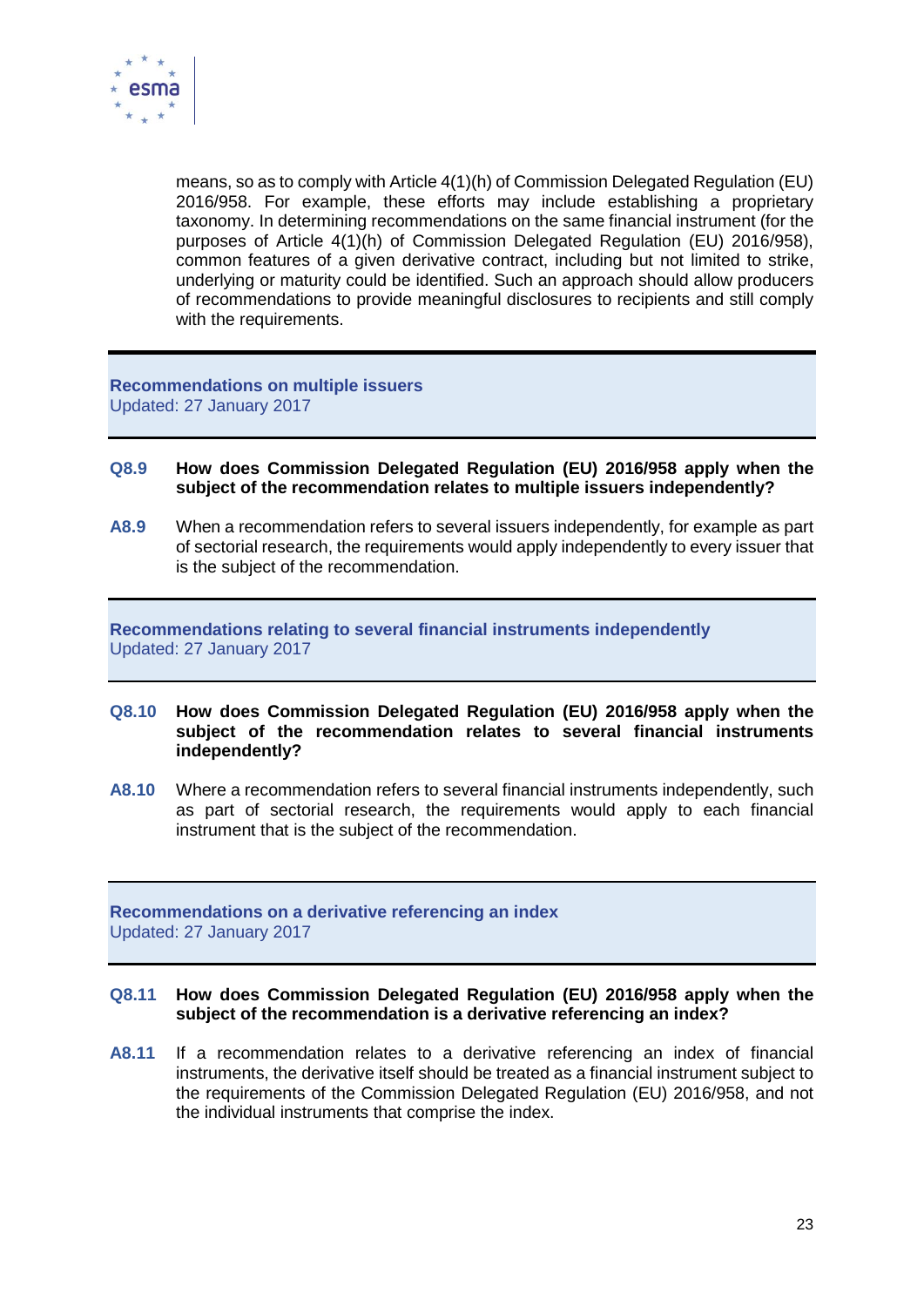

## <span id="page-23-0"></span>**9. Questions and Answers on Market soundings**

**Financial instruments in scope of the market sounding regime** Updated: 1 September 2017

- **Q9.1 Does the scope of Article 11 of MAR cover all communications of information to one or more potential investors prior to the announcement of a transaction, in order to gauge their interest in a possible transaction and the conditions relating to it?**
- **A9.1** Under the market sounding regime outlined in Article 11 of MAR, the communication of information by an issuer, a secondary offeror, an emission allowances market participant or third party acting on their behalf or account (the Disclosing Market Participant – DMP) should be deemed to be made in the normal course of the employment, duties or profession of such a person where all the conditions contained in Article 11 of MAR are met, and therefore not constitute unlawful disclosure of inside information.

Article 11(1) of MAR concerns market soundings that gauge the interest of potential investors in a possible transaction in a financial instrument and the conditions relating to it such as its potential size or pricing. Those financial instruments have to be financial instruments covered by the MAR scope as specified in Article 2(1) of MAR:

- a) financial instruments admitted to trading on a regulated market or for which a request for admission to trading on a regulated market has been made;
- b) financial instruments traded on an MTF, admitted to trading on an MTF or for which a request for admission to trading on an MTF has been made;
- c) financial instruments traded on an OTF;
- d) financial instruments not covered by point (a), (b) or (c), the price or value of which depends on or has an effect on the price or value of a financial instrument referred to in those points, including, but not limited to, credit default swaps and contracts for difference.

Where the financial instrument subject to the possible transaction is already admitted to trading (or a request for admission to trading has been made) or is traded on a trading venue, as for example when the new transaction relates to an increase of an existing issuance, then that transaction will fall within scope of Article 11.

Where the financial instrument subject to the possible transaction is not admitted to trading (nor a request for admission to trading has been made) nor traded on a trading venue, that financial instrument would not fall under Article 2(1)(a)-(c) of MAR. That financial instrument would fall under Article 2(1)(d) of MAR if its price or value depends on or has an effect on the price or value of another existing financial instrument in scope of MAR.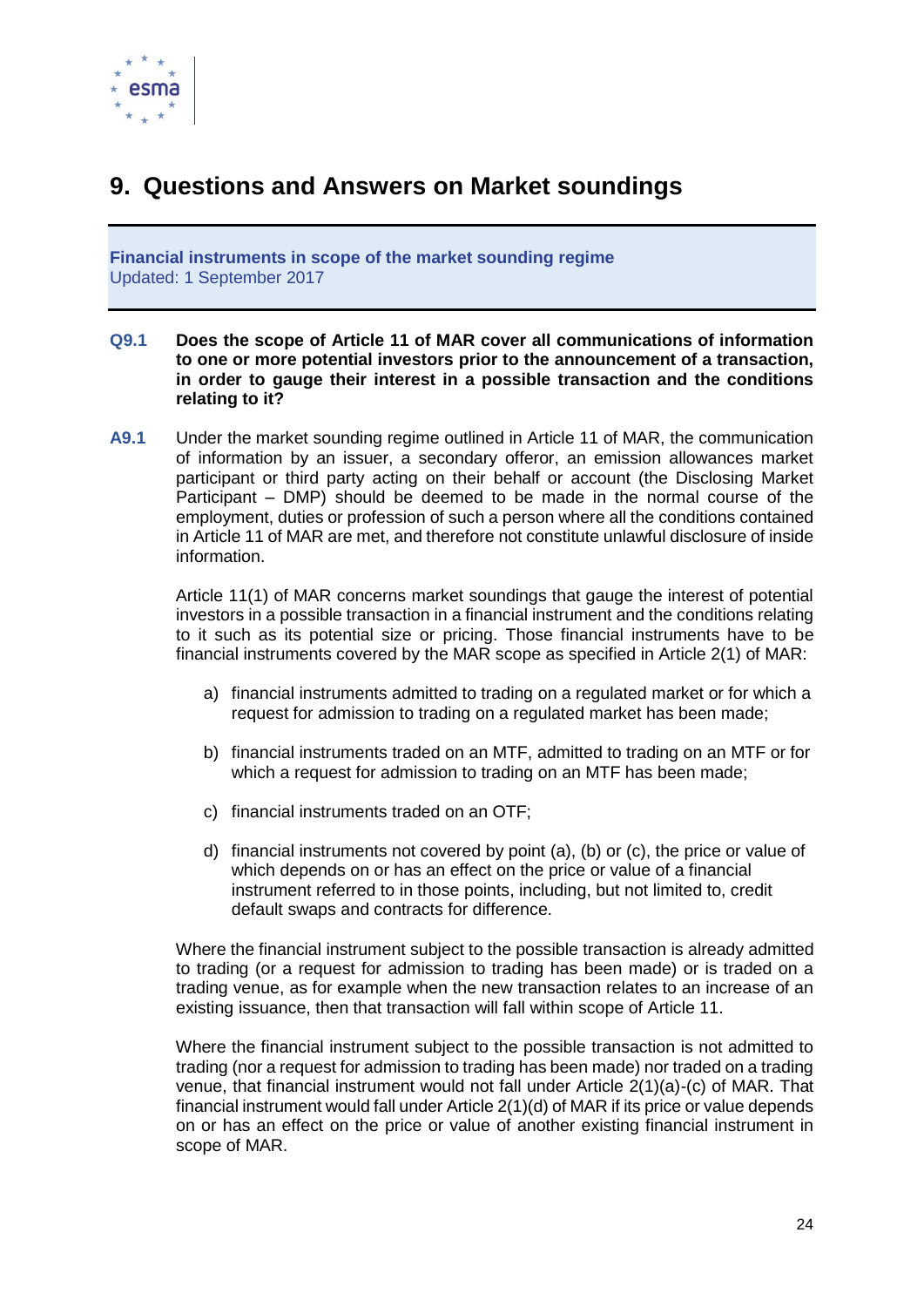

In such a case, to determine if Article 2(1)(d) applies, the DMP must assess on a case by case basis whether there is any relationship between the price or value of the financial instrument that is the subject of the sounding and any other existing financial instrument falling under Article 2(1)(a)-(c) of MAR such as, for instance, other financial instruments of the issuer in question or of a parent company. DMPs are expected to be able to document their assessment.

Where the DMP assessed that such relationship exists, then the financial instrument will be in scope of MAR and the related possible transaction will be in scope of the MAR market sounding regime.

If there is uncertainty as to whether there is a price or value relationship, such as where there are no data available regarding a new financial instrument, in order to receive the protection under Article 11, should it be subsequently shown that there was a relationship, an appropriate approach would be for the DMP to apply the provisions of Article 11 of MAR and the relevant delegated and implementing regulations.

### <span id="page-24-0"></span>**10. Questions and Answers on Insider lists**

### **Subject of the insider list requirements** Updated: 1 September 2017

- **Q10.1 Are persons acting on behalf or account of the issuer (e.g. advisors and consultants) subject to the obligation to draw up, update and provide to the NCA upon request their own insider list under Article 18(1) of MAR?**
- **A10.1** Yes, the legislative aim of the insider list regime under MAR is to cover any person that, by virtue of its action on behalf or account of the issuer, has access to inside information.

Therefore, not only the issuer but also all the persons acting on behalf or account of the issuer that have access to inside information relating to the issuer (e.g. advisors and consultants) are subject to the obligation to draw up, update and provide to the NCA upon request their respective insider list under Article 18 of MAR.

**Issuer's responsibility in case of delegation** Updated: 1 September 2017

**Q10.2 When does the issuer remain fully responsible under the second subparagraph of Article 18(2) of MAR for the compliance with the insider list requirements by persons acting on behalf or account of the issuer?**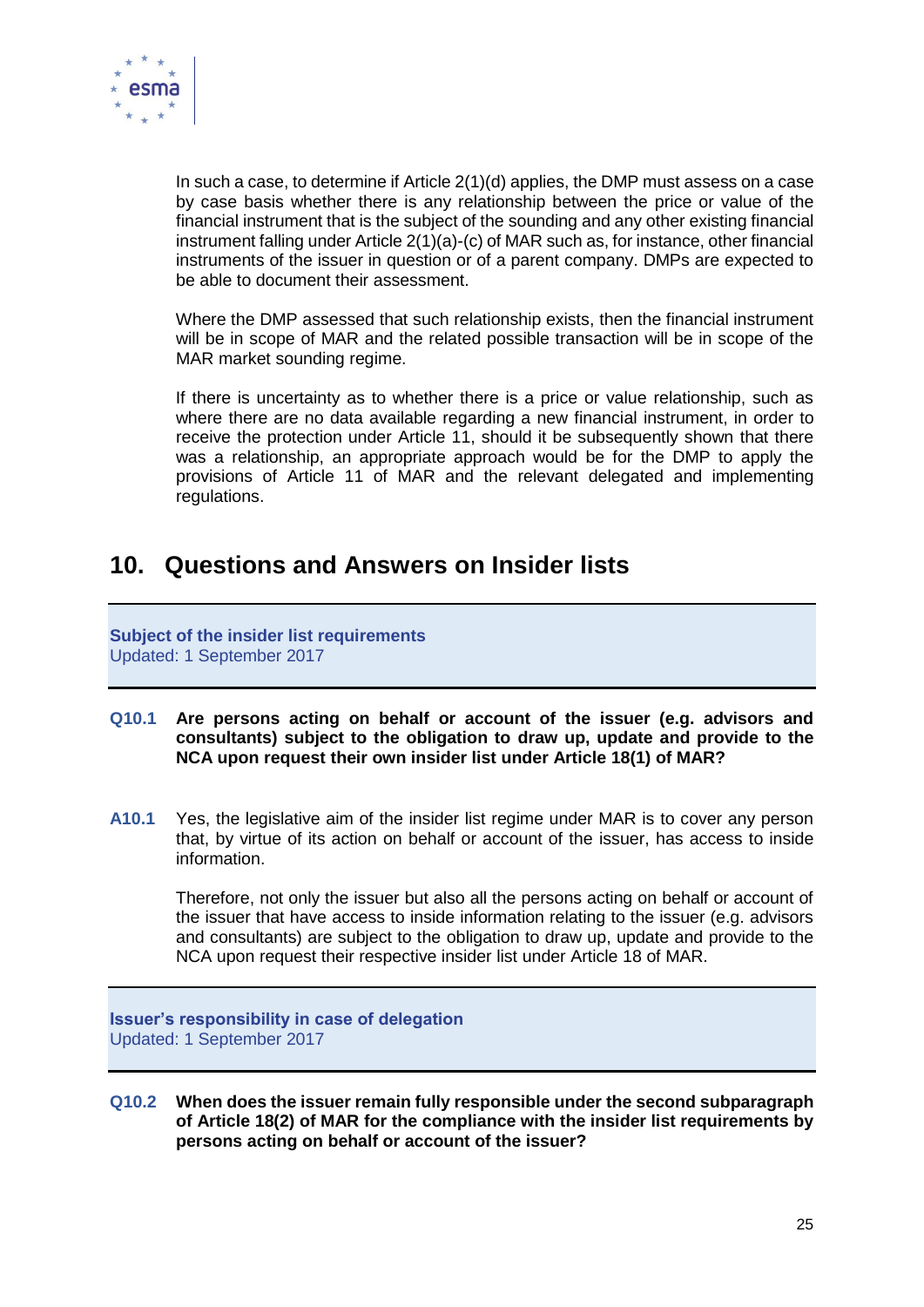

**A10.2** The issuer remains fully responsible under the second subparagraph of Article 18(2) of MAR only where a service provider "*assumes the task of drawing up and updating the insider list*" of the issuer, on the basis of a specific delegation to that purpose.

The issuer is not responsible for the fulfilment of the insider list requirements of the persons acting on its behalf or account mentioned in Article 18(1) of MAR and first subparagraph of Article 18(2) (e.g. advisors and consultants) who are personally responsible for the obligation to draw up, update and provide to the NCA upon request their own insider list.

Where the person that "*assumes the task of drawing up and updating the insider list*" of the issuer under the second subparagraph of Article 18(2) of MAR is also a person acting on behalf or account of the issuer under Article 18(1) of MAR (e.g. advisors and consultants), that person will be responsible for the obligation to draw up, update and provide to the NCA upon request its own insider list. The issuer will remain responsible for complying with the insider list requirements in relation to its own insider list, the drawing up and updating of which has been delegated to the same person as part of a separate agreement.

# <span id="page-25-0"></span>**11. Questions and Answers on emission allowances and emission allowances market participants (EAMPs)**

**Time span for the calculation of the CO2 equivalent emissions and the rated thermal input**

Updated: 14 December 2017 (new)

### **Q11.1 What period should be used to calculate whether one of the thresholds set out in Article 17(2) of MAR has been exceeded? As of when is this threshold deemed to be crossed?**

**A11.1** A participant in the emission allowance market should use a calendar year period (one-year period that begins on January 1 and ends on December 31) for the annual calculation of the carbon dioxide equivalent emissions and the rated thermal input (RTI) of 31 December of the same year.

The calculated emissions over a given year (Y) or the RTI as of 31 December of a given year (Y) should be assessed against the minimum thresholds of 6 million tonnes a year of equivalent carbon dioxide or the minimum RTI threshold of 2 430 MW specified in Article 5(1)(a) and (b) of the Commission Delegated regulation (EU) 2016/522. Where either of these thresholds is exceeded, the market participant will be deemed to be an emission allowance market participant (EAMP) as defined in Article 3(20) of MAR as of 1 May of the following year (Y+1) and thus subject to the obligations applicable to EAMPs under MAR, including the requirement to disclose inside information concerning emission allowances it, or its parent undertaking or related undertakings, may hold. This approach for MAR purpose will be aligned with